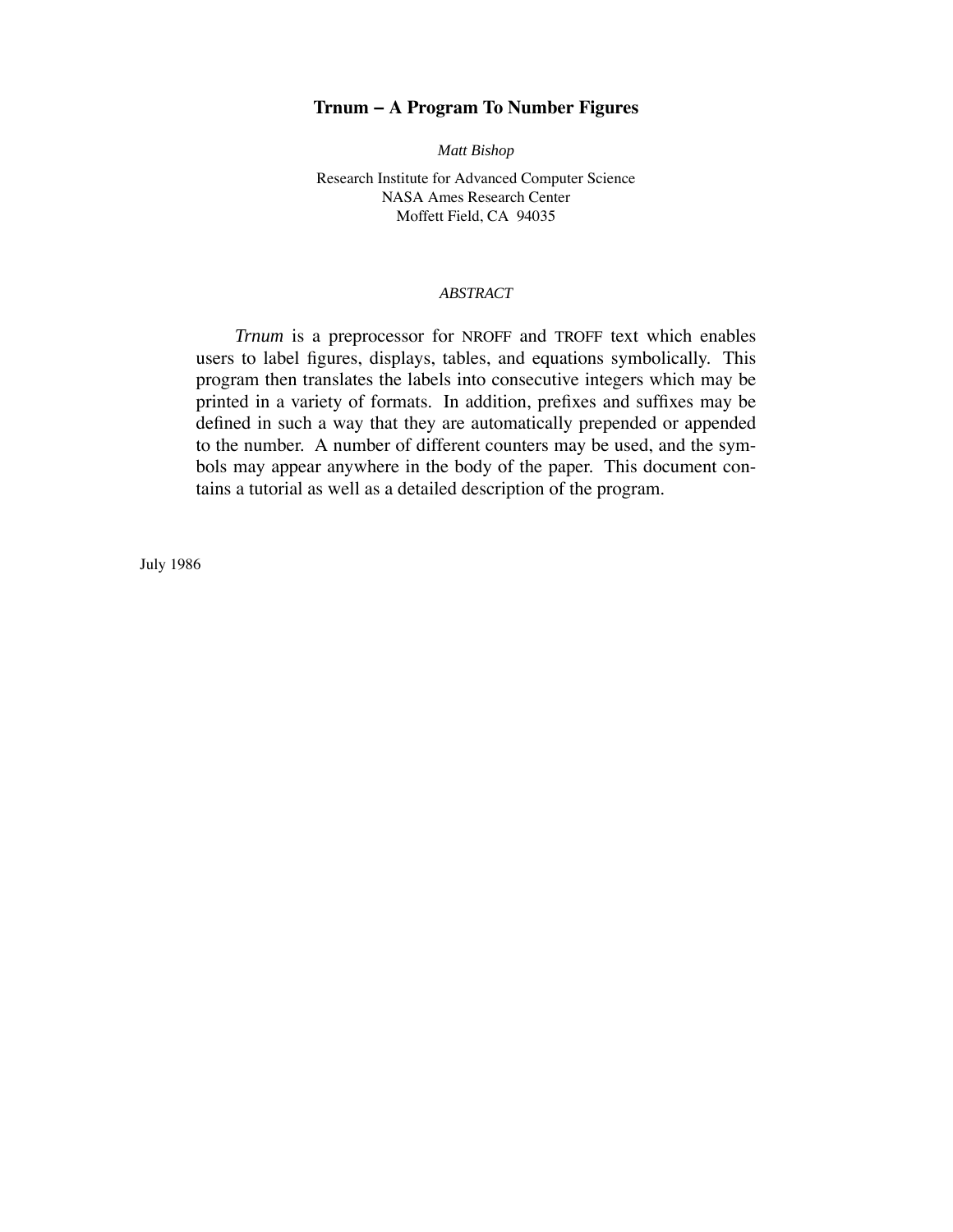#### **Tr num − A Program To Number Figures**

*Matt Bishop* Research Institute for Advanced Computer Science NASA Ames Research Center Moffett Field, CA 94035

# **I. Introduction**

A problem which authors of papers often face is that of numbering figures, tables, sections, equations, and the like<sup>†</sup> while the paper is being written. One often finds that a new display must be inserted between two others; as a result, the numbering of all such displays after the newly-inserted one is not correct. Tracking down and correcting the erroneous numbers is very time-consuming and painstaking. More often than not, one will overlook a number; the result may be that the reader will become confused.

*Trnum* alleviates this problem. The author labels his displays with a *pair* of names; when a new display is inserted, the numbers corresponding to the pairs following the insertion will be updated automatically. The user need not change any of the pairs in the text, because *trnum* numbers pairs in the order in which they occur. At no time does *trnum* generate commands targeted for the text processing program; rather, it generates the required labels itself. Thus it can be used with any text processing program, or indeed any program requiring items to be numbered.

The next three sections describe the mechanics of controlling *trnum*. The two sections after that describe how *trnum* is invoked under UNIX†, and some lessons learned

<sup>†</sup> These will be called *displays* throughout this paper.

<sup>†</sup> UNIX is a Trademark of Bell Laboratories.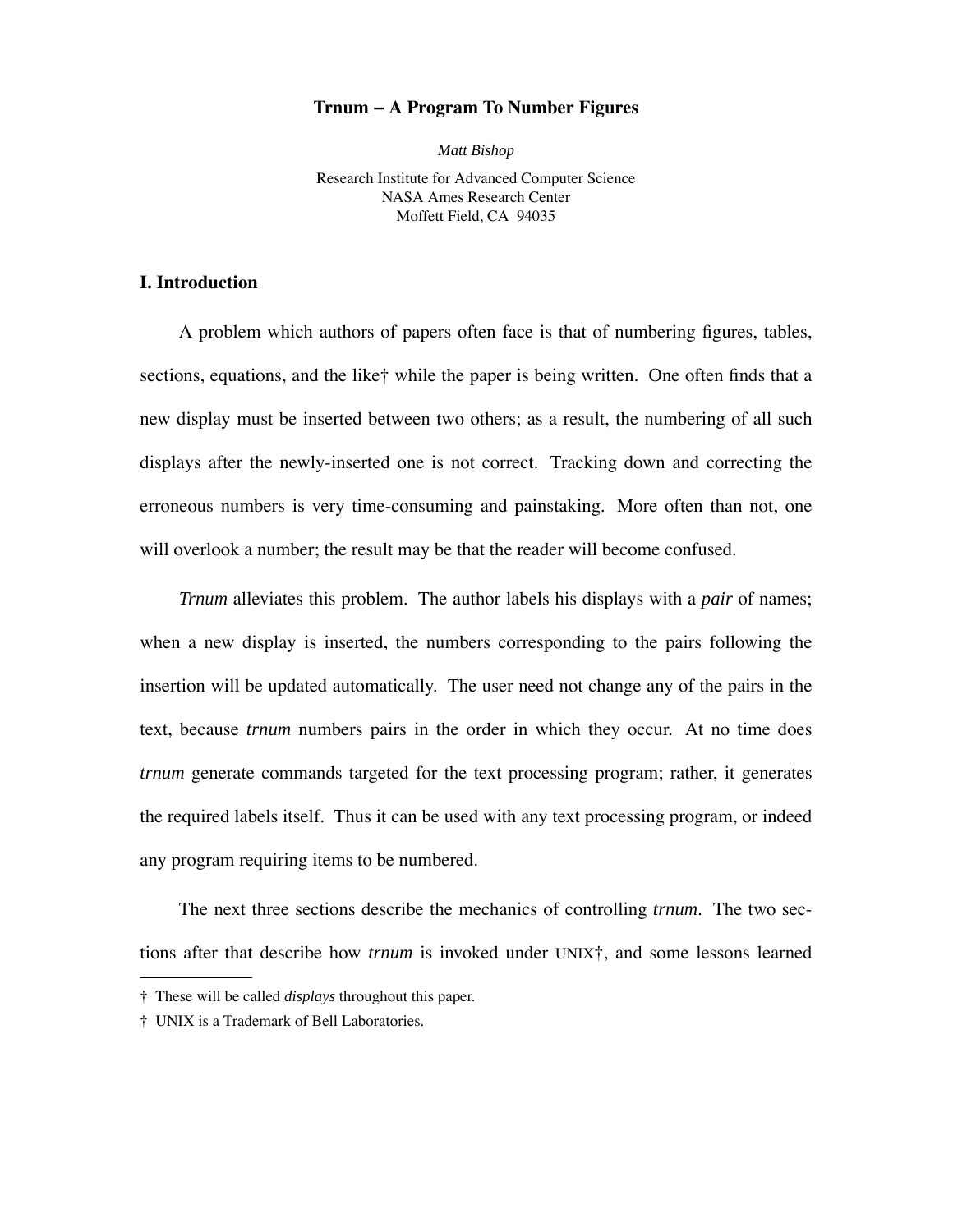from its development and use. The last section is a tutorial on using *trnum*, complete with examples using the text processors NROFF and TROFF [1].

# **II. Overview**

*Trnum* copies most text from its input files to the standard output; certain strings called *pairs* (which are described in the next section) are replaced by labels, and lines beginning with ".\" trnum:" allow the user to force certain actions to occur. These will be discussed separately.

*Trnum* maintains 101 *counters*, each of which begins at 1 and increases as new symbols are defined. The user may name these counters as he pleases. Each counter allows 2039 different symbols, the names of which the user chooses; a symbol may be defined in as many counters as the user likes. Each counter and symbol *pair* represents a different label; two different counters may have symbols with the same name, but the numbers associated with the two pairs need not be the same.

When a counter is created, certain attributes associated with that counter are set as indicated by that pair. These attributes are the *prefix* (a string which is printed before the number associated with the pair), the *suffix* (a string which is printed after the number associated with the pair), and the *format* (a character indicating how the number associated with the pair is to be printed). Whenever this counter is referenced, unless new values of these attributes are given in the pair referencing that counter, the values used will be those associated with the counter.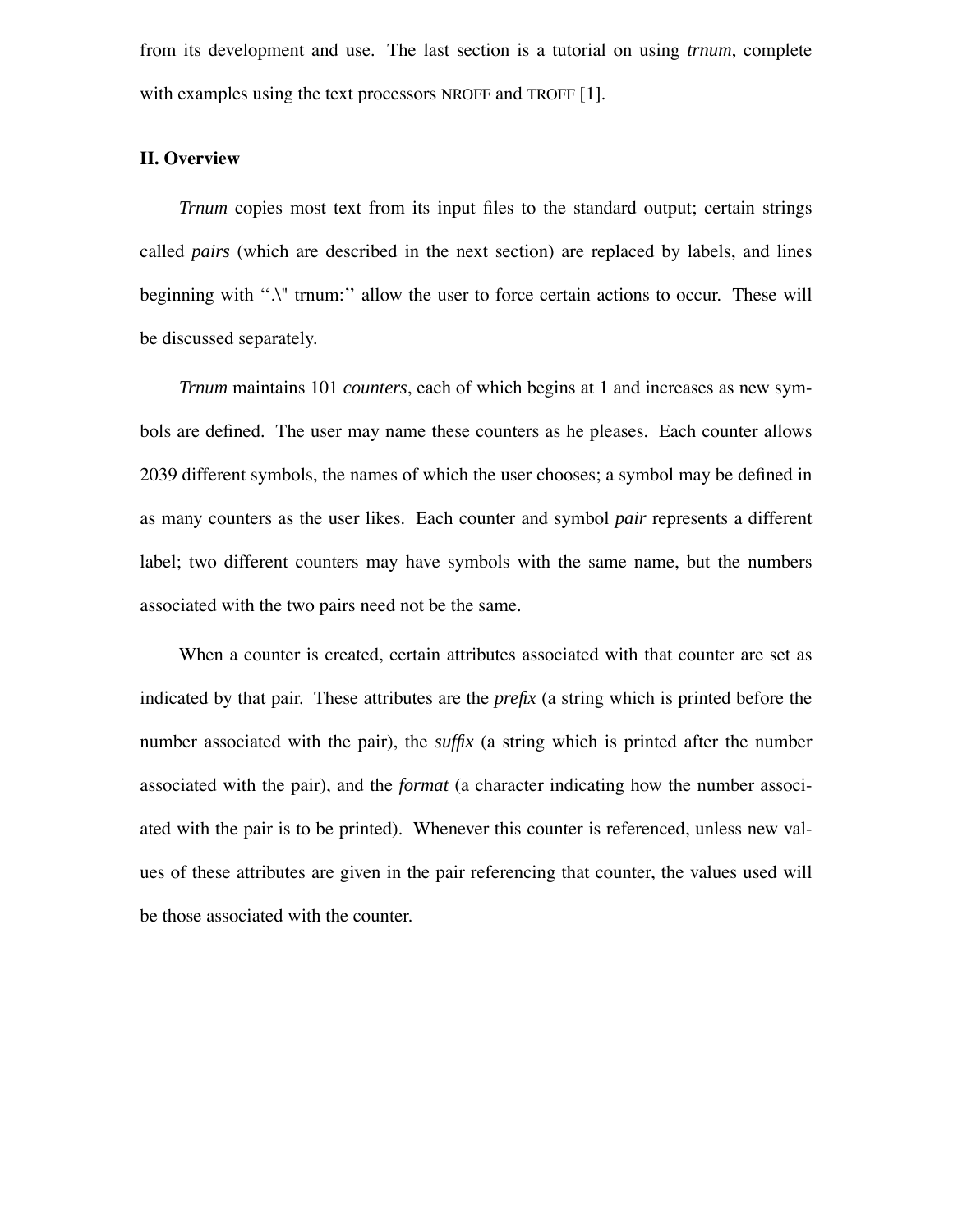## **III. Pairs**

A counter and symbol is referred to by a sequence of characters called a *pair*, which has the following format:

# <[*prefix*+][*counter*.][*symbol*][:*format*][−*suffix*]>

The brackets enclose parts of the pair associated with one another. In detail, the parts are:

- *prefix* This is a sequence of characters terminated by "+". It is prepended to the number associated with the counter and symbol. The default is the null string.
- *counter* This is a sequence of alphanumeric characters terminated by "." (period). It names the counter to which the symbol refers. The default is the counter ''default''.
- *symbol* This is a sequence of alphanumeric characters which names the symbol. There is no default.
- *format* This character indicates in what form the number associated with the counter and symbol is to be printed, and it is preceded by ":" (colon). The available formats are:

| <b>Format</b> | Numbering                                                |
|---------------|----------------------------------------------------------|
|               | Sequence                                                 |
|               | 0,1,2,3,4,5,                                             |
| 001           | 000,001,002,003,004,005,                                 |
|               | $0, i, ii, iii, iv, v, \ldots$                           |
|               | 0,I,II,III,IV,V,                                         |
| a             | 0,a,b,c,,z,aa,ab,,zz,aaa,                                |
|               | $0, A, B, C, \ldots, Z, AA, AB, \ldots, ZZ, AAA, \ldots$ |

An Arabic format having *n* digits specifies a field width of *n* digits (see the entry for **001** in the table.) Note the formats are the same as for the macro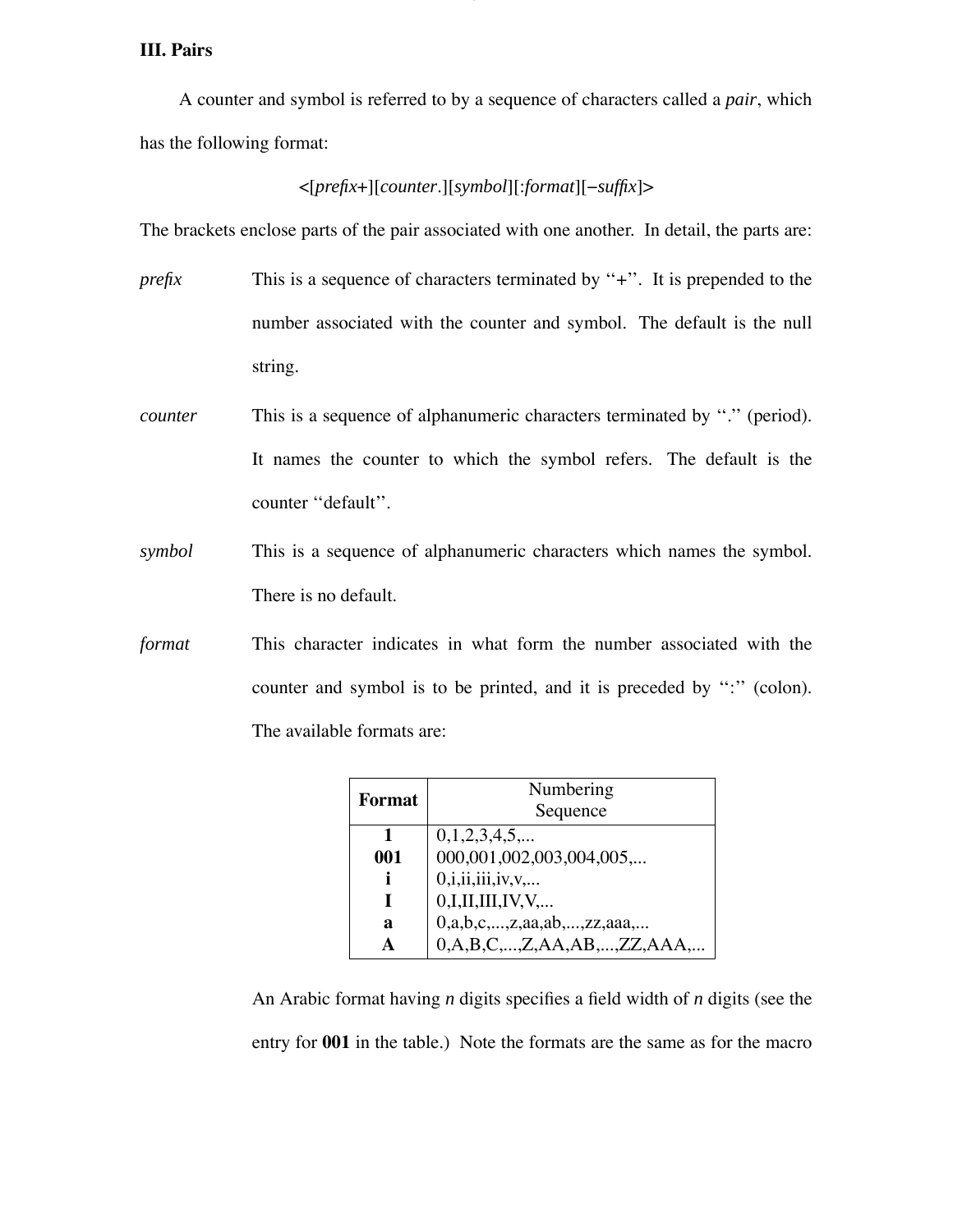".af" in NROFF and TROFF. The default format is format 1 (Arabic numbers in the form of line 1 of the above table.)

*suffix* This is a sequence of characters preceded by "−" and terminated by ">". It is appended to the label number associated with the counter and symbol. The default suffix is the null string.

Notice that any character except "+", ".", ".", "-", "<", ">", and "%" may appear in the prefix and the suffix; to put of these characters (called *control characters*) in the prefix or suffix, precede it with the *quote* character ''%''. (For example, ''%%'' in the prefix will set the prefix to "%".) Only letters (both upper and lower case), digits, and the underscore character may appear in counter and symbol names. In addition, the format string *must* be one of the ones described there (that is, "i", "I", "a", "A", or a string of 1 or more Arabic digits); erroneous formats are *not* caught. If a sequence of characters does not meet the description above, *trnum* will assume the sequence is not a pair and simply copy it to the output. In general, this is *trnum*'s approach to all input: if it is a pair, replace it – otherwise, copy it.

One of the symbol and counter names must be present; any of the other parts of the pair may be omitted. In all cases where a symbol name is present, the appropriate default associated with the counter is used when something is omitted. (If the counter name is omitted, the name ''default'' is used.) If the symbol name is omitted, but the counter name is present, the pair is copied to the output, but any counter referenced by it (the one named ''default'', if no name is given explicitly) is created and initialized. This is most useful when the default attributes of the counter are to be set differently than the values required the first time the counter is used.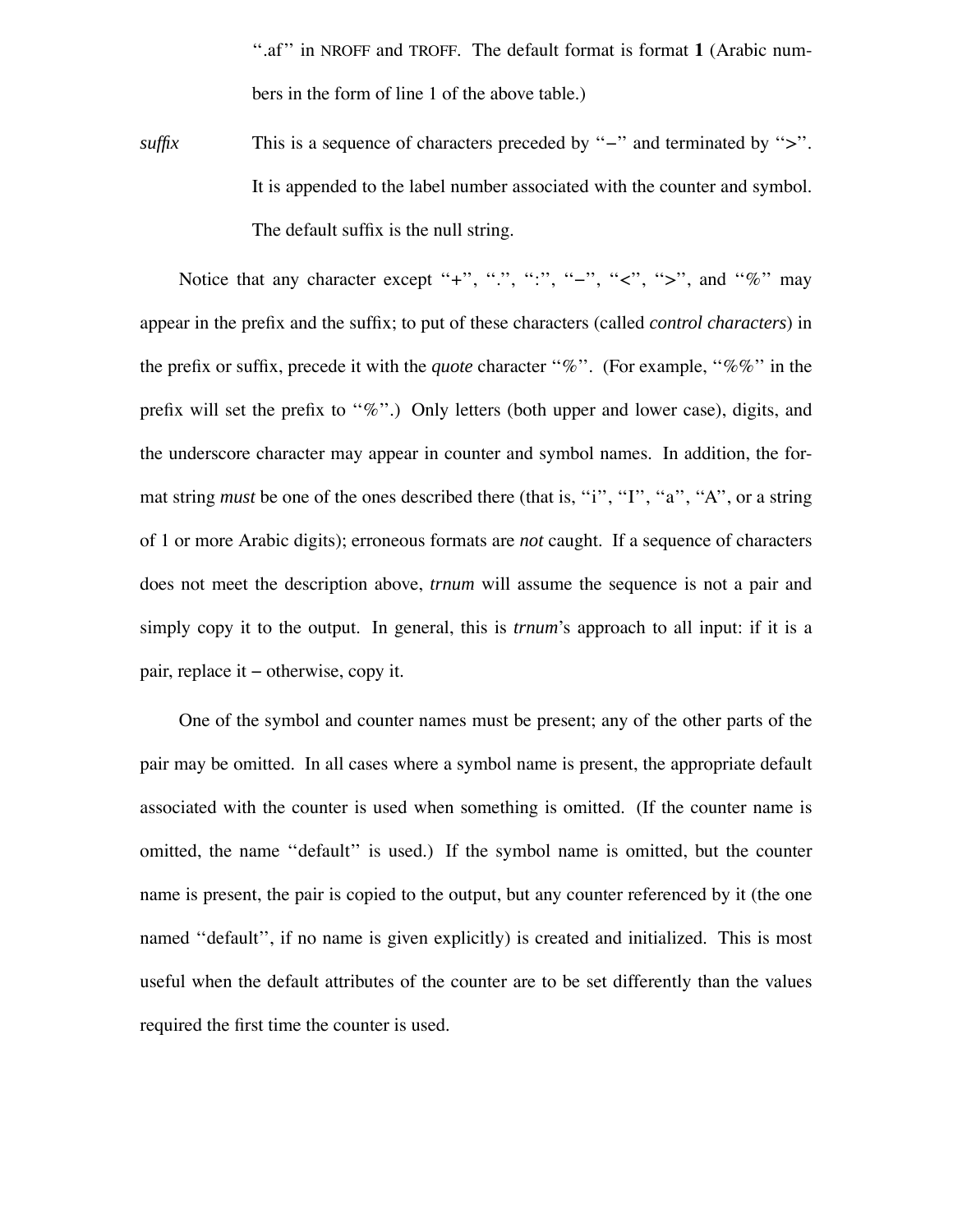Here are some examples of pairs:

#### <Figure +fig.fifo\_queue:I−%.>

A counter is defined whenever it is first encountered, so if the counter ''fig'' has not been used before this pair occurs, this pair will define it, and set the default prefix, suffix, and format for that counter to the strings "Figure ", ".", and "I", respectively. (Notice that the blank in the prefix need not be quoted.) In this case, the text ''Figure I.'' would replace the pair. If the counter had been encountered before (for this example, suppose ''fifo\_queue'' were the fourth symbol defined for that counter), *regardless* of the attributes associated with the counter ''fig'', the pair would be replaced by ''Figure IV.'', since any attributes named explicitly in the pair override the default attributes associated with the counter. Thus, to suppress the prefix and suffix and force Arabic format, give explicitly null attributes (for the above example,

## <+fig.fifo\_queue:−>

will suppress all default attributes and use the default, Arabic, format.)

## <maintheorem>

This defines a symbol, ''maintheorem'', which is associated with the default counter. It will be printed as an Arabic numeral. If the pair

# <maintheorem:i>

is encountered later on, the number associated with the symbol ''maintheorem'' and counter ''default'' will be printed as a lower-case Roman numeral.

# **IV. Verbs**

Occasionally it is useful to be able to exercise more detailed control over counters and their component symbols. For example, when beginning a new chapter of a thesis,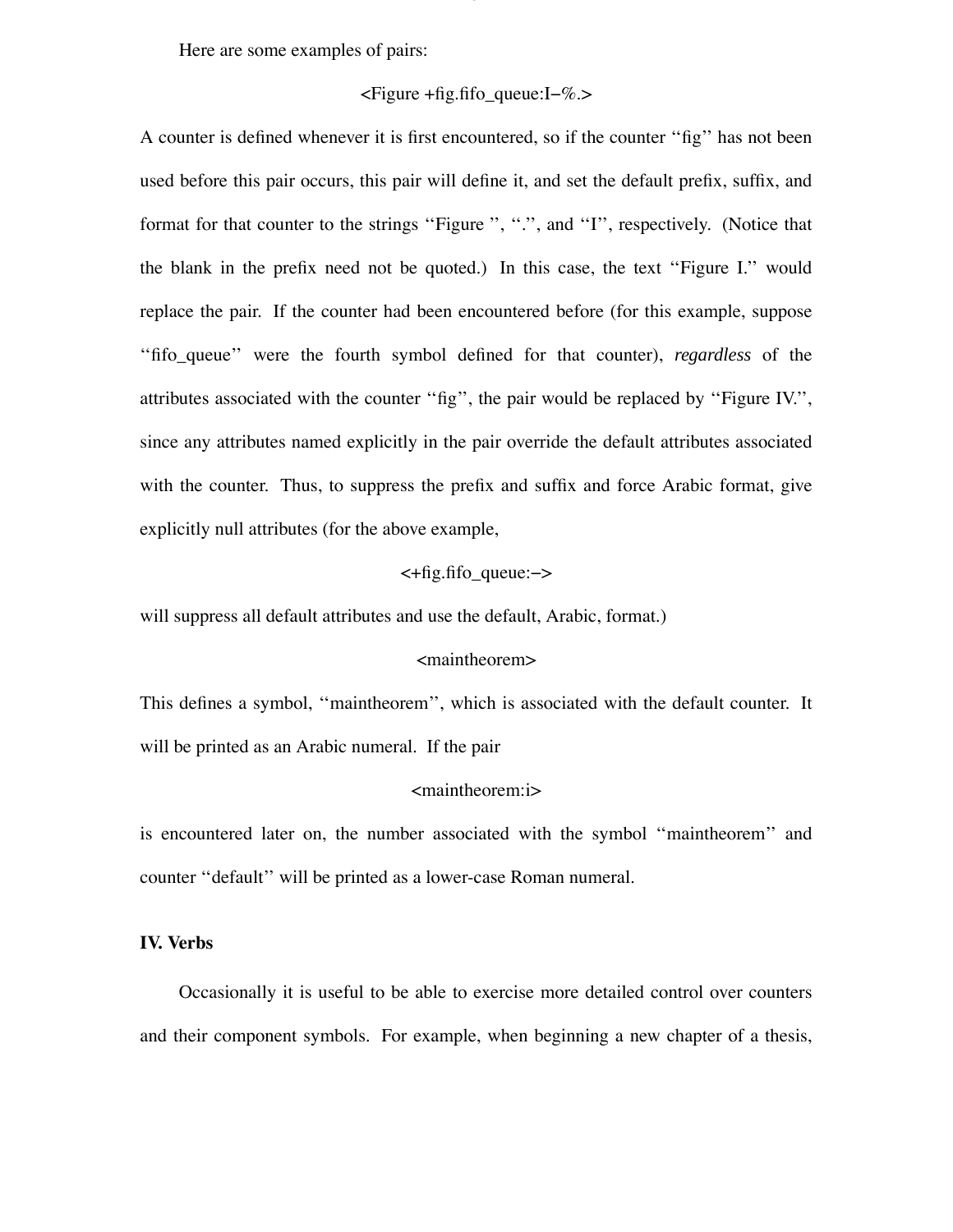certain counters, such as a subsection number counter, should be reset. *Trnum* offers these capabilities by means of *verbs*.

A verb is a command indicating that special action is to be taken. It is given on a line beginning with ''.\" trnum:'', immediately following the colon (blank spaces may be put between the colon and the verb.) Note these lines are treated as comment lines by NROFF and TROFF and so are ignored. Only enough of the verb to identify it uniquely need be given. Any *arguments* to the verb are placed after it. The verbs are:

*begin* Change the character indicating that a pair begins to the first character of the first argument to the verb; for example,

# .\" trnum: begin (

indicates that pairs will begin with "(". Initially, this character is "<".

- *control* This macro prints on the error output (usually the terminal) the control characters and verbs.
- *define* This verb indicates the pairs named as arguments are to be defined. It is useful when pairs must be numbered in an order other than that in which they occur. If the symbol name in a pair is omitted, the counter is initialized but no symbol is entered.
- *end* Change the character indicating that a pair ends to the first character of the first argument to the verb; for example,

#### .\" trnum: end )

indicates that pairs will end with ")". Initially, this character is ">".

*format* Change the character indicating the format begins to the first character of the first argument to the verb; for example,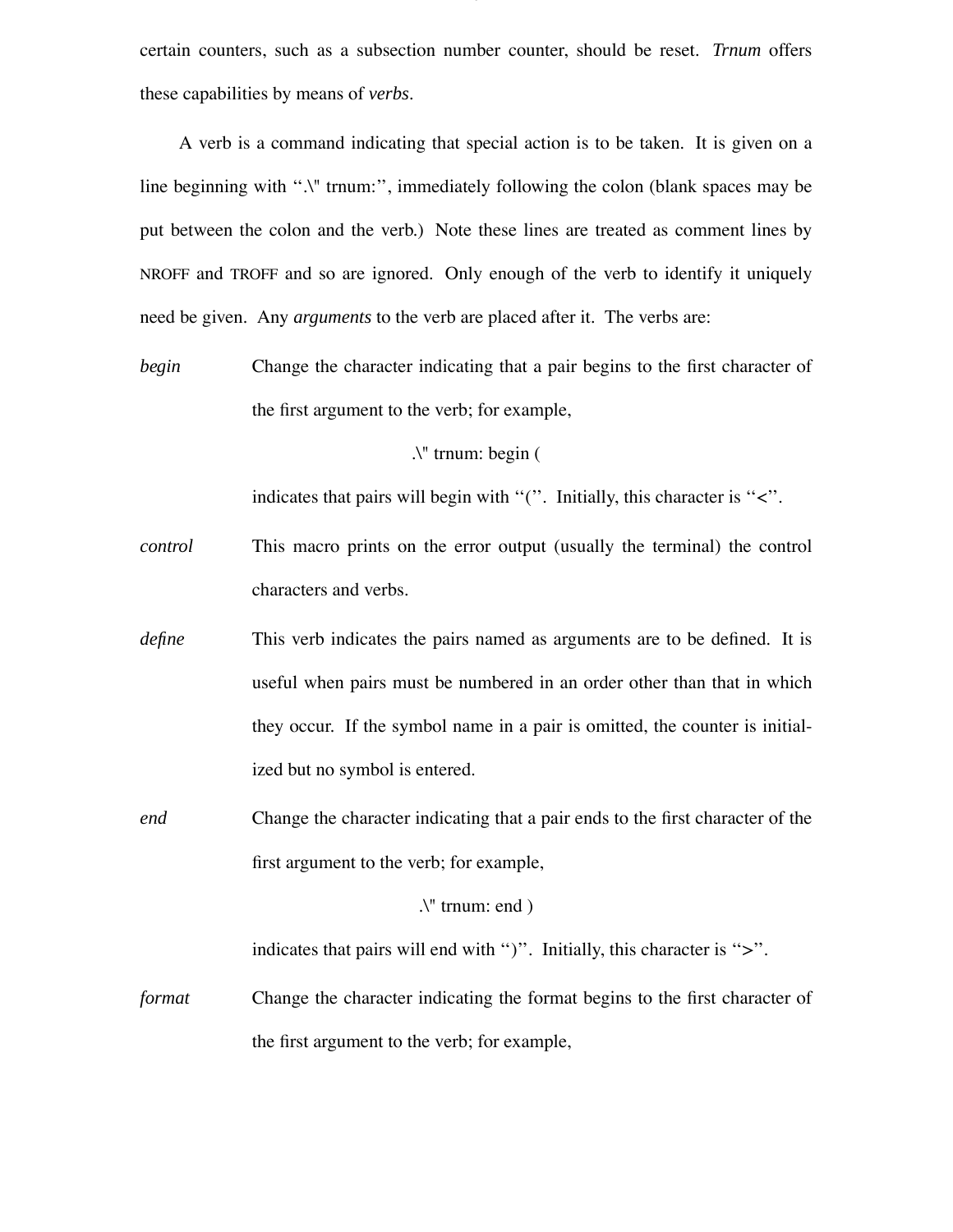indicates that the format description will begin with "#". Initially, this character is ":" (colon).

- *off* This verb turns off the interpretation of pairs; *trnum* just copies the input to the output until interpretation is turned back on (see *on*, below.) It is useful when escaping character sequences which look like pairs but are not pairs, and which *trnum* would otherwise replace with numbers. (An alternative is to quote the beginning character of the pair.)
- *on* This verb turns on the interpretation of pairs. See *off*, above.
- *prefix* Change the character terminating the prefix of the first argument to the verb; for example,

# .\" trnum: prefix ;

indicates that prefixes will end with ";". Initially, this character is " $+$ ".

- *print* This macro prints to the error output (usually the terminal) the label associated with any pairs given as arguments. If the symbol name is omitted, the labels of all symbols associated with the named counter are printed; if the counter name is omitted, the labels of all symbols with that name (in all counters) are printed; and if both the symbol and counter names are omitted, the labels of all defined pairs are printed.
- *quote* Change the quote character to the first character of the first argument to the verb; for example,

# .\" trnum: quote \

indicates that the quote character will be "\". Initially, this character is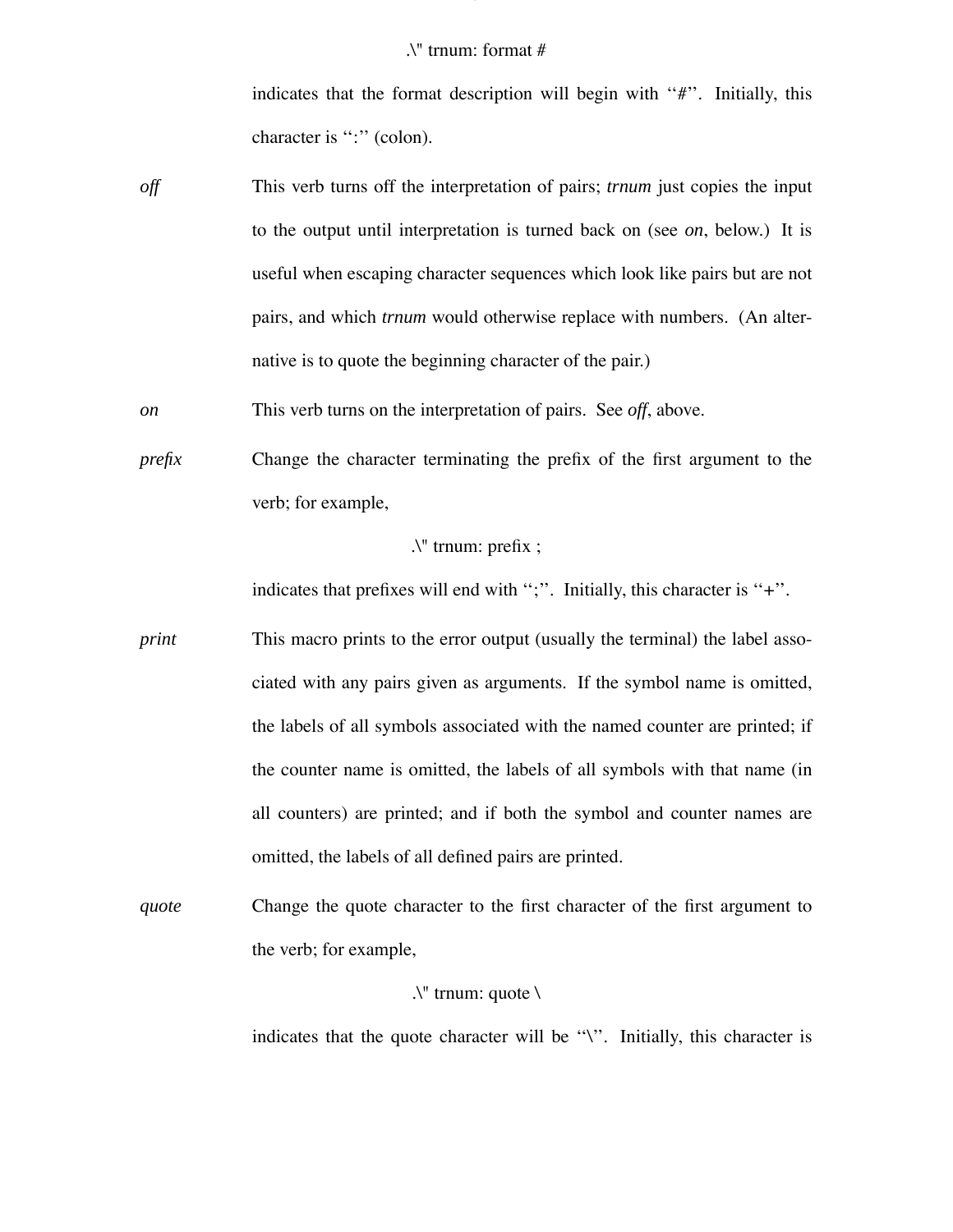$``\%"$ .

*reset* This macro indicates the pairs named as arguments are to be reset; it is identical to undefining the pair, then defining it again, and is included as a convenience.

*separator* Change the character separating the counter name from the symbol name to the first character of the first argument to the verb; for example,

.\" trnum: separator ,

indicates that the counter name and the symbol name will be separated by ",". Initially, this character is ".".

*suffix* Change the character indicating the suffix begins to the first character of the first argument to the verb; for example,

#### .\" trnum: suffix \*

indicates that suffixes will begin with ''\*''. Initially, this character is ''−''.

*terse* This turns off *verbose* mode.

- *undefine* This verb indicates the pairs named as arguments are to be undefined. It deletes them from the appropriate counters. Pairs occurring as arguments are replaced by their definition before being undefined. If the symbol name in a pair is omitted, the counter is undefined; this deletes both the counter and all its symbols.
- *verbose* This verb turns on *verbose* mode. In verbose mode, every pair encountered is printed; this is most useful for debugging input text. By default this mode is off; the command-line option **−v** will turn it on for all the input. This mode may be turned on with this verb, and turned off with the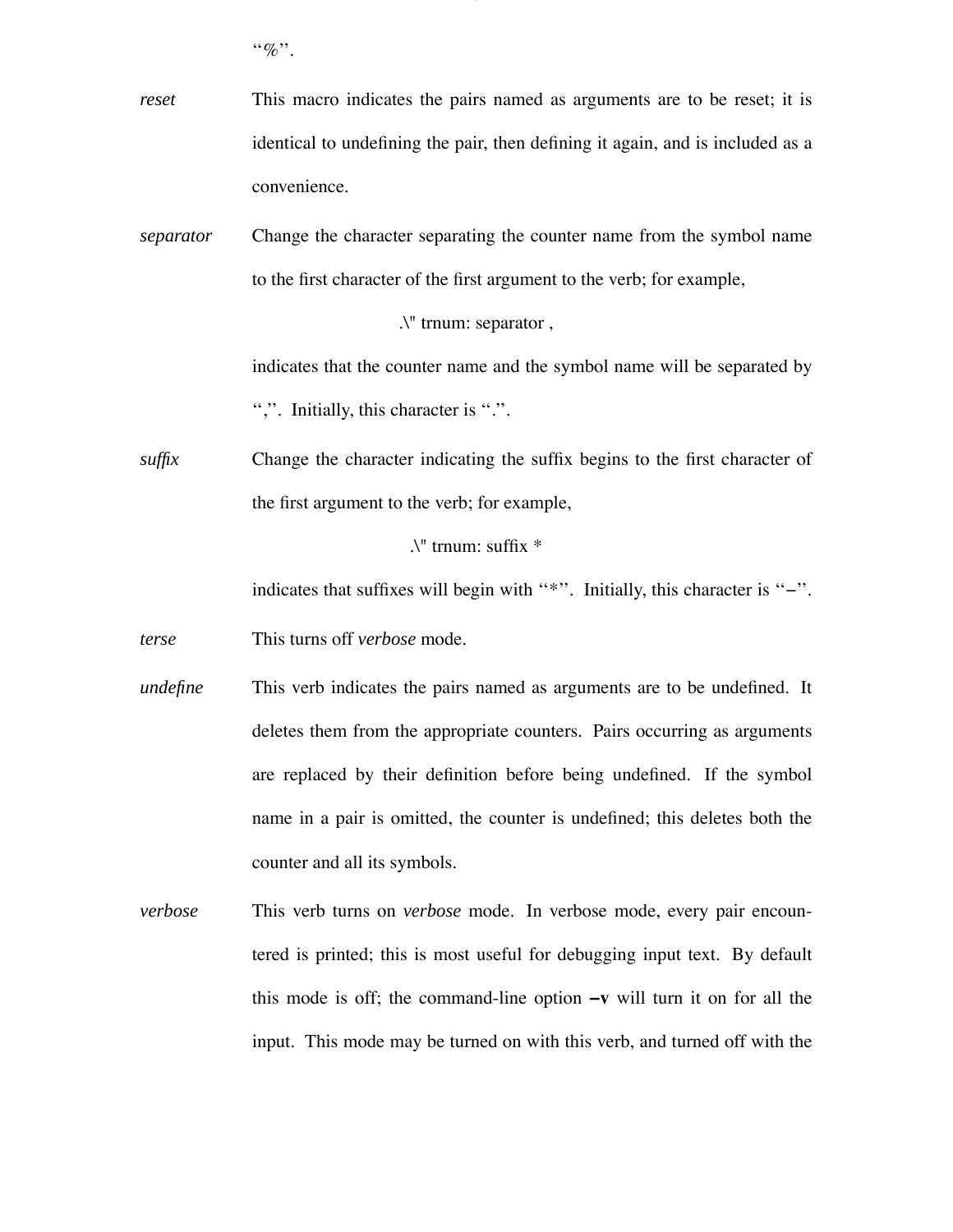#### verb *terse*.

Note that the control lines are copied to the output, but pairs occurring on them are not replaced. The verbs *define*, *undefine*, *reset*, and *print* may have more than one argument; but the verbs *begin*, *end*, *separator*, *format*, *prefix*, *quote*, and *suffix* ignore any text after the first character of the next word. If there is no nonblank word following those verbs, the appropriate character is turned off, so it cannot be matched; since no two control characters may be the same, this is necessary to change one control character to another. For example, if the control character beginning pairs is " $\lt$ ", the control character ending pairs is ''>'', and they are to be interchanged, the appropriate sequence of commands is:

> .\" trnum: begin  $\mathcal{N}$  trnum: end  $\mathcal{N}$  $\mathcal{N}$  trnum: begin  $>$

As another example, the following changes the characters which begin and end pairs and separate counter names from symbol names:

> .\" trnum: begin {  $\mathcal{N}$  trnum: end  $\mathcal{S}$ .\" trnum: separ ,

After these three lines, {a1,b2} will be recognized as a pair; however, <a1.b2> will not.

### **V. Use**

To run *trnum* under UNIX, simply type

#### trnum

followed by a list of files. If no files are specified, or the file ''−'' is encountered, *trnum*

reads from the standard input. Output is written on the standard output.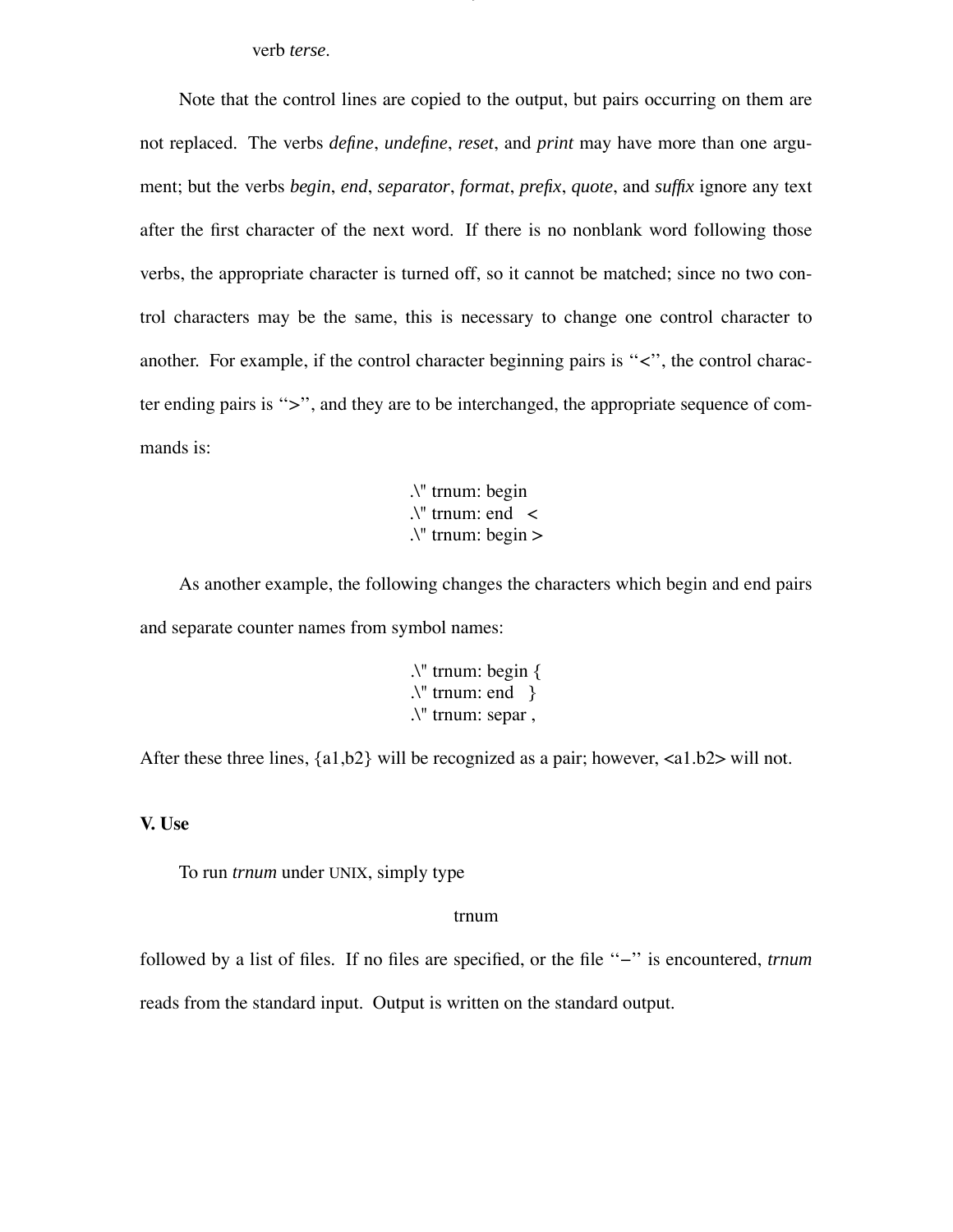With the NROFF and TROFF text processors, *trnum* should come before any other preprocessor; for example,

trnum *file ...* | refer | pic | tbl | eqn | troff

(see [2], [3], [4], and [5].)

There are four options to *trnum.* The option **−C** causes *trnum* to accept input for an earlier version of that preprocessor; see the next section for details. For version 2 and later, the option **−I** prints the version number and date of *trnum* on the standard output; on version 1, this switch does not exist (and the program prints an error message.) The option **−v** prints pairs on the error output as they are encountered in the text; it is useful for making tables of symbols and counters. And the option **−s** causes *trnum* not to print control lines, which is necessary when using *trnum* with *TEX* [6].

## **VI. History and Experience**

*Trnum* was written in 1983 to number sections and equations in Ph.D. dissertations, and since then has been used at Purdue University, the University of California at Santa Barbara, and the Research Institute for Advanced Computer Science. From the experiences of the users, some lessons have become clear.

Because of the power of the NROFF and TROFF command language, it is entirely possible to implement a numbering facility using the number and string registers within those text processors, rather than writing a separate preprocessor. However, the resulting mechanism is neither so general nor so powerful as that provided by *trnum*. Specifically, the numbering is tied to NROFF and TROFF; it could be used with *TEX*, for example. Labels are restricted to two characters because NROFF and TROFF only permits one or two character register names; this limit hampers users in remembering what the appropriate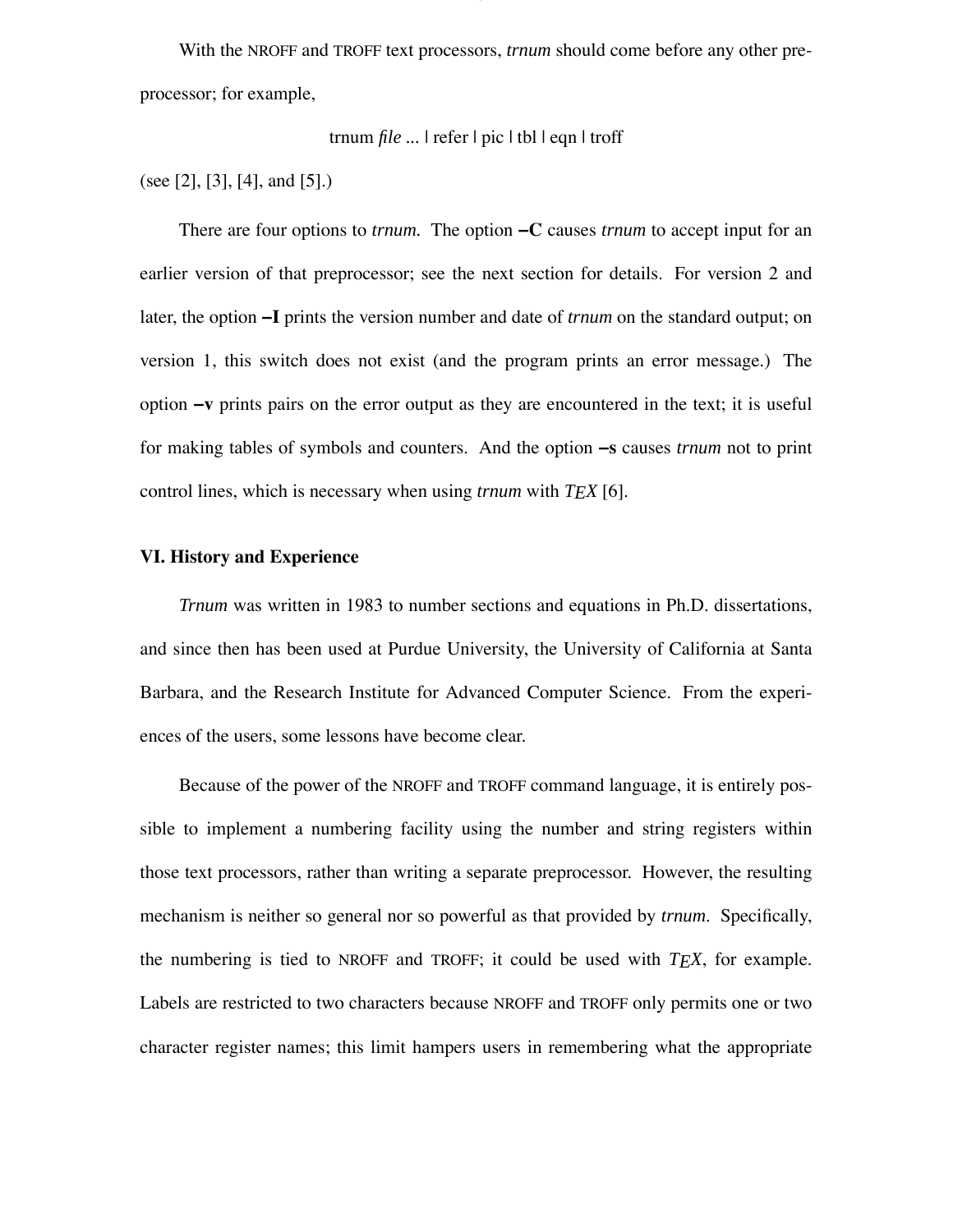label is called, just as one or two character variable names confuse programmers [7]. Moreover, there is an internal limit on the number of registers available within NROFF and TROFF; as *trnum* does not use these registers, the user need not worry about these internal limits. All these advantages vindicate the decision to write *trnum* as a preprocessor.

There are a few visible differences between this version of *trnum* and the earlier version. In the earlier version, prefixes and suffixes could consist only of letters, digits, underscores, and quoted characters; because of the nature of NROFF and TROFF commands, this was changed. Also, the default quote character was '\' rather than ' $\%$ '. This was changed because '\' is used to indicate to NROFF and TROFF the need for special actions, such as interpolating a special character or the value contained in a register. For example, to use the contents of the string register *Ab* as a prefix and the contents of the number register *Cd* as a suffix (both separated from the number by a space), one had to type

<\\\*(Ab\\ +counter.symbol−\\ \\n(Cd>

to the first version of *trnum*. To later versions, one need type only

$$
\langle \mathcal{A}^*(Ab + counter.symbol - \infty(Cd) \rangle
$$

because one need not worry about *trnum* stripping off any '\' characters. The '%' sign was chosen because it has no special meaning to NROFF and TROFF except when used in titles, and then only when escaped.

In version 1, verbs were placed on lines beginning with the NROFF and TROFF macro *.NU*. For example, to change the character separating counters and symbols to a comma, one used to write

.NU separator ,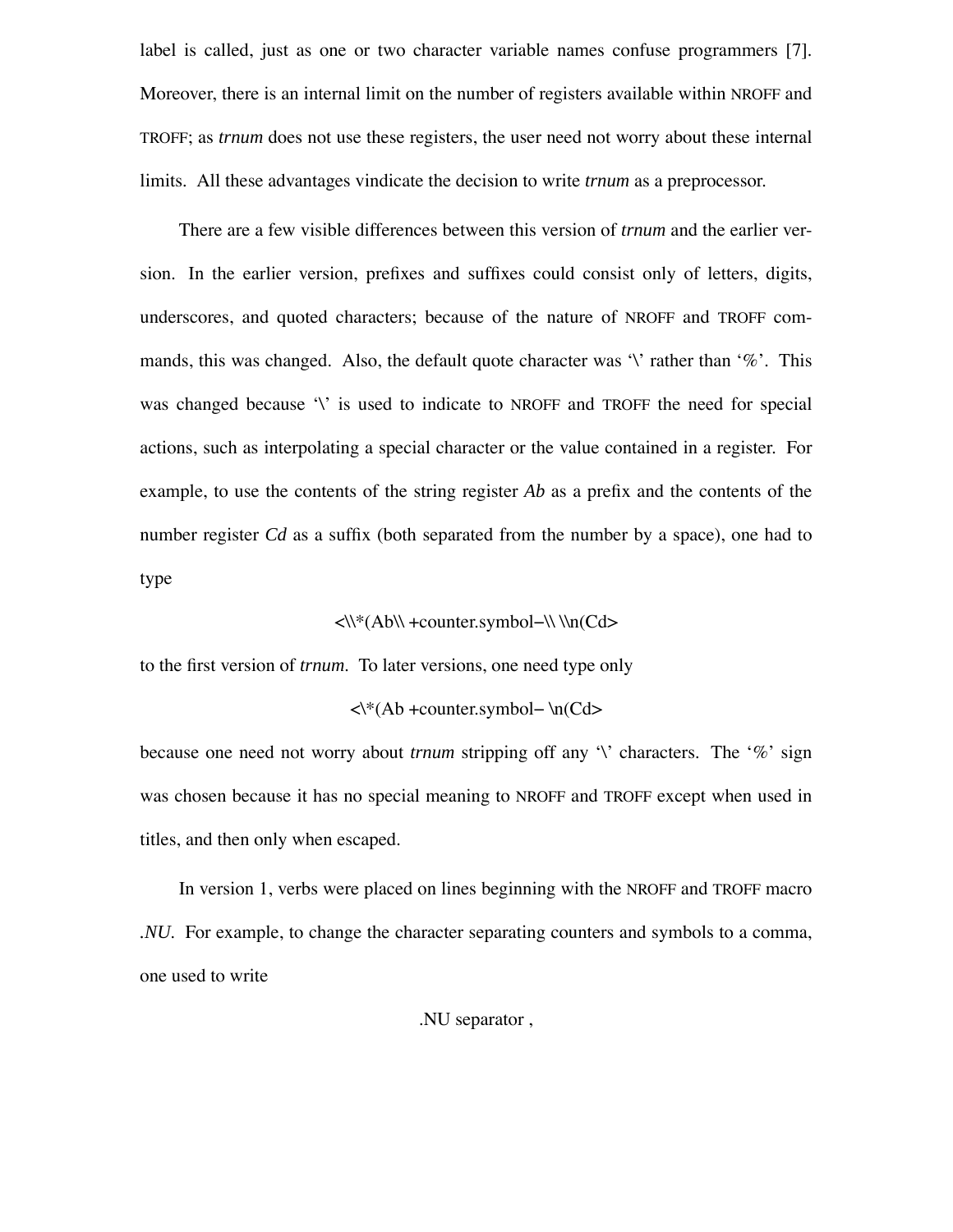rather than

## .\" trnum: separator ,

(as one would now.) There seemed to be no good reason for using a NROFF and TROFF macro register when *trnum* was run as a preprocessor; more importantly, when the macro *.NU* was defined, NROFF and TROFF output was not what was expected. Lines beginning with the string ".\"" are comments in NROFF and TROFF and so will always be ignored. (With other programs, just use the **−s** option to suppress these lines.)

To enable documents written to use version 1 *trnum* to be run without changes, give the **−C** flag. Note that the new verbs will be recognized, but the quote character and verb line indicator will be what the earlier version expects. To determine the version being run, give the command

#### trnum −I

On the earlier version, this will produce the message

#### trnum: bad switch −I

and leave *trnum* waiting for input (just type your end-of-file symbol, usually control-D, to cause it to exit); on this (and future) versions, it will print a version number and date.

#### **VII. A Tutorial**

Suppose you are typing a paper, and you decide that you want to number your tables. Pick a symbol; say, ''format''. Then, whenever you refer to this table, rather than saying ''table number 1,'' you would say ''table number <format>''. *Trnum* will replace ''<format>'' with the appropriate number wherever it occurs. (If you left off the angle brackets ''<...>'', *trnum* would *not* replace anything. The angle brackets signal *trnum* to look at what they enclose; if it is a legal string (we'll get to what's legal in a bit), then,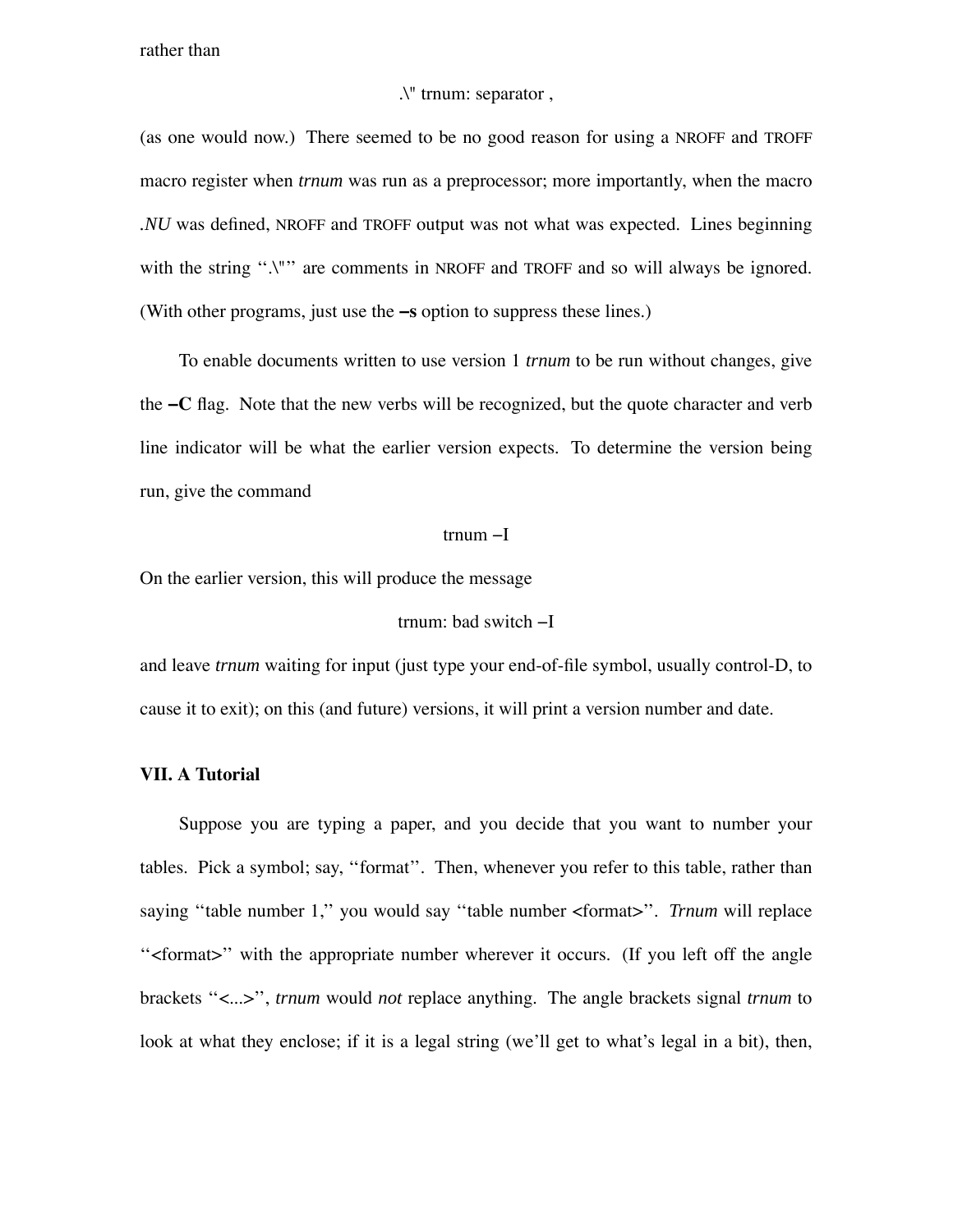and only then, does *trnum* do the replacement.

*Trnum* assigns a number to a symbol the *first* time it is seen; hence, you do have to

be careful in what order you refer to labelled things. For example, in the input

The next tables give information about the attributes which affect the definitions of counters. Notice that table <defaults> contains the default settings for the attributes in table <attributes>: .TS box, center, tab(;); c s cB2 | c cB2 | l. <attributes>. Attributes. Name;Meaning \_ prefix;prepended to label counter;counter name symbol;symbol name format;how to print label suffix;appended to label .TE .TS center, box, tab(;); c s cB2 | c cB2 | c cB2 | l. <defaults>. Defaults What;Default \ˆ;Values \_ prefix;\fInull string\fP format;\fB1\fP counter;\fBdefault\fP suffix;\fInull string\fP .TE

the label ''<defaults>'' will be replaced by **1**, and the label ''<attributes>'' by **2**, because

that is the order the labels occur in the text:

The next tables give information about the attributes which affect the definitions of counters. Notice that table 1 contains the default settings for the attributes in table 2: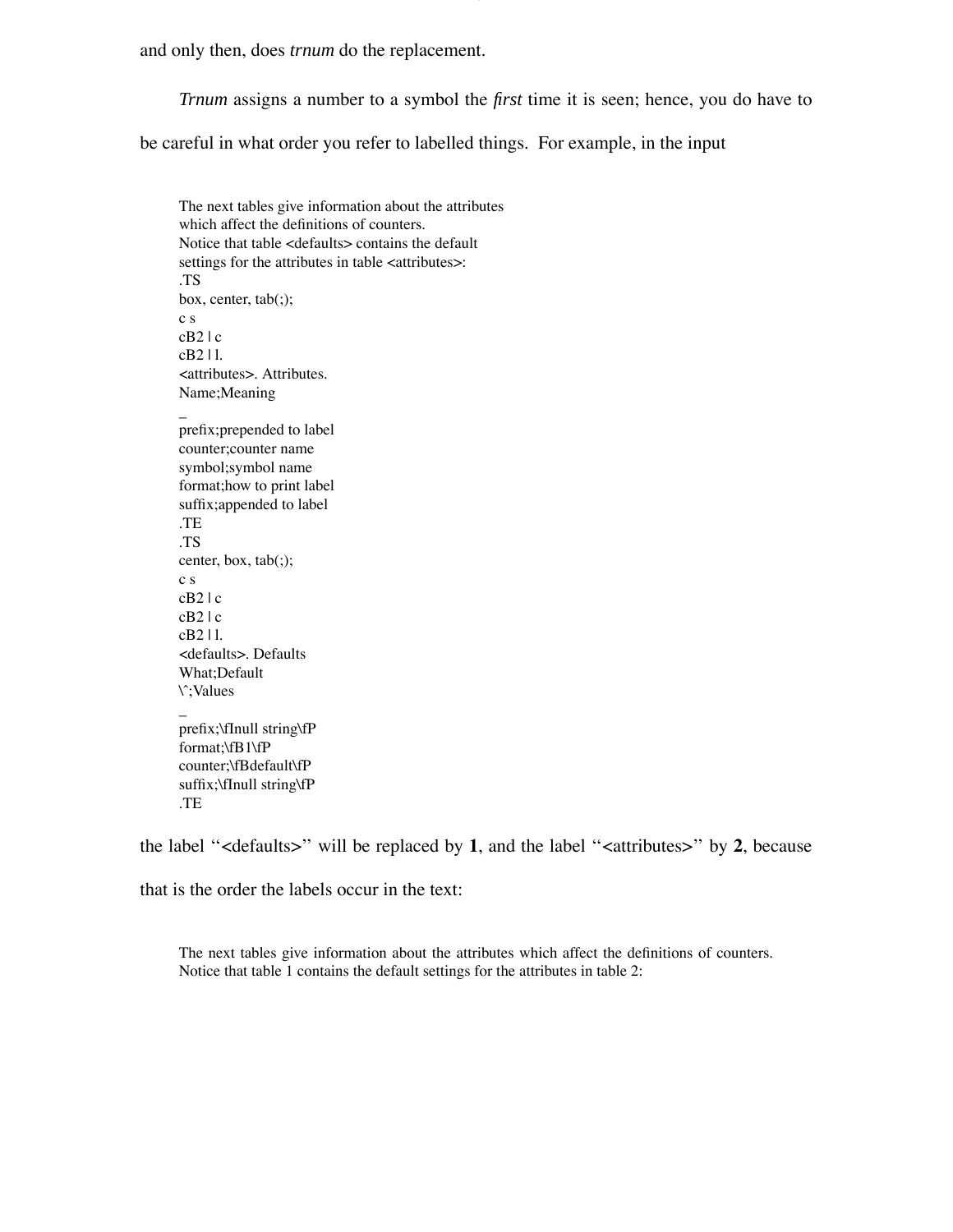| 2. Attributes.              |         |              |                    |  |
|-----------------------------|---------|--------------|--------------------|--|
| <b>Name</b>                 |         |              | Meaning            |  |
| prefix                      |         |              | prepended to label |  |
| counter                     |         | counter name |                    |  |
|                             | symbol  | symbol name  |                    |  |
| format                      |         |              | how to print label |  |
| suffix<br>appended to label |         |              |                    |  |
|                             |         |              |                    |  |
|                             |         |              | 1. Defaults        |  |
|                             | What    |              | Default            |  |
|                             |         |              | Values             |  |
|                             | prefix  |              | null string        |  |
|                             | format  |              | 1                  |  |
|                             | counter |              | default            |  |
|                             | suffix  |              | null string        |  |

Unfortunately, it's also backwards − table 1 should precede table 2.

To allow this, *trnum* lets you define labels on command lines, which begin with ''.\" trnum:''. Notice that these are ignored by NROFF and TROFF since they are comments. So, to get the labels to come out right in the above example, just before the first line, insert the line

# .\" trnum: define <attributes>

Then, since "<attributes>" came before "<defaults>", it will be defined as 1, and the tables will be numbered in the order they appear.

The next tables give information about the attributes which affect the definitions of counters. Notice that table 2 contains the default settings for the attributes in table 1:

| 1. Attributes. |                    |  |
|----------------|--------------------|--|
| <b>Name</b>    | Meaning            |  |
| prefix         | prepended to label |  |
| counter        | counter name       |  |
| symbol         | symbol name        |  |
| format         | how to print label |  |
| suffix         | appended to label  |  |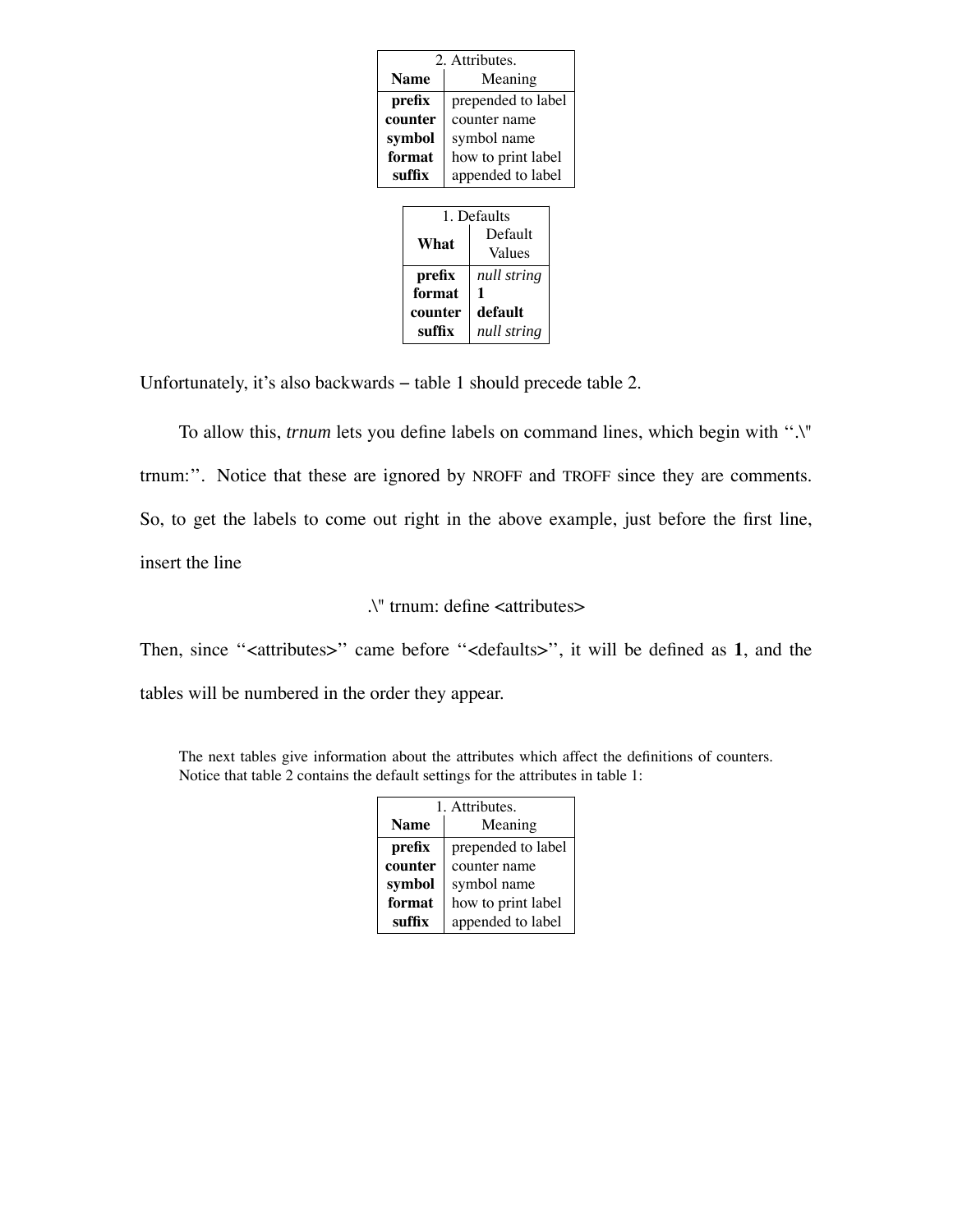| 2. Defaults |             |
|-------------|-------------|
| What        | Default     |
|             | Values      |
| prefix      | null string |
| format      | 1           |
| counter     | default     |
| suffix      | null string |

Usually, you want to keep several counts going at the same time; for example, you rarely want to number an equation as 1, the next table as 2, the next equation as 3, and so forth. What you usually want is to number the first equation as 1, the first table as 1, the next equation as 2, and then refer to them as equation 1, table 1, and so forth. To enable you to do this, *trnum* has several different *counters*; each starts at 1. To name a particular counter, prefix the symbol with the counter name followed by a period ''.''. In the above example, if we wanted to use a counter named ''table'' to keep track of the tables, we would write "<table.attributes>" and "<table.defaults>" instead of "<attributes>" and ''<defaults>'', respectively. Like symbols, a counter is initialized when it is first encountered; unlike symbols, when a counter is initialized, it always starts at 1. You can define up to 101 different counters, and if you omit the counter name, a default counter is used. (This counter's name, incidentally, is ''default''.)

Sometimes you would like to restart a counter at 1. There are two ways to do this. You could delete the counter, and then redefine it with

> .\" trnum: undefine <*countername.*> .\" trnum: define <*countername.*>

Alternatively, you could say

.\" trnum: reset <*countername*.>

which does the same thing. Note the "."; you *have* to have it or *trnum* will think you mean the symbol *countername* and not the counter. Omitting the symbol causes the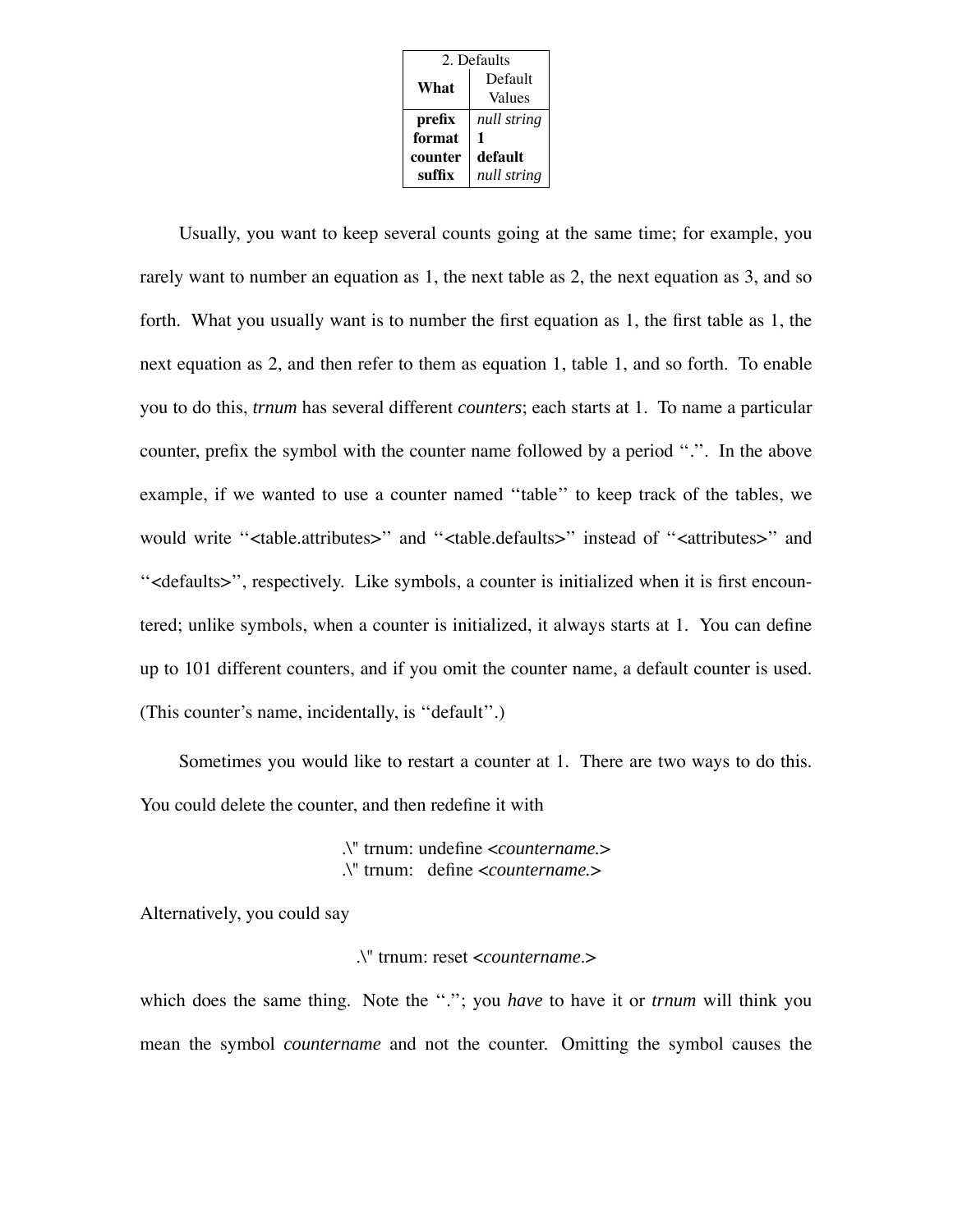action to affect the counter rather than a symbol. Also, the string is passed through *trnum*; unlike strings involving symbols, it is not replaced by anything. Be aware that when you reset or undefine a counter, it undefines all symbols for that counter too.

Incidentally, you can delete a symbol, too. Each counter can have 2039 symbols defined for it; this should be more than enough for most people. However, if it is not, to delete a symbol, say:

#### .\" trnum: undefine <*countername*.*symbolname*>

Resetting a symbol just undefines it, and then redefines it.

Normally, numbers are printed in Arabic format, without any leading zeroes. This is not always what you want; for instance, some people prefer that tables be numbered with Roman numerals. *Trnum* allows you to control how a counter is printed by a *format* field. The format field follows the symbol name, and is preceded by a colon ('':''). For example, to print the table labels as Roman numerals in the example above, we would write ''<table.attributes:I>'' and ''<table.defaults:I>'' (the ''I'' indicates capital Roman numerals. Other formats available are lower-case Roman numerals (the format indicator is "i"), capital letters (format indicator "A"), lower-case letters (format indicator "a"), and Arabic numerals with or without leading zeroes (indicate this by an Arabic number containing as many digits as you want printed, including leading zeroes.) The format indicator is an attribute of the *counter*, not of the symbol.

This last comment deserves explanation. When a counter is initialized, several attributes are created (one of which is the format indicator; we'll deal with the others below.) The format specified in the label which creates the counter becomes the default format for that counter. It can be overridden for any label by specifying a format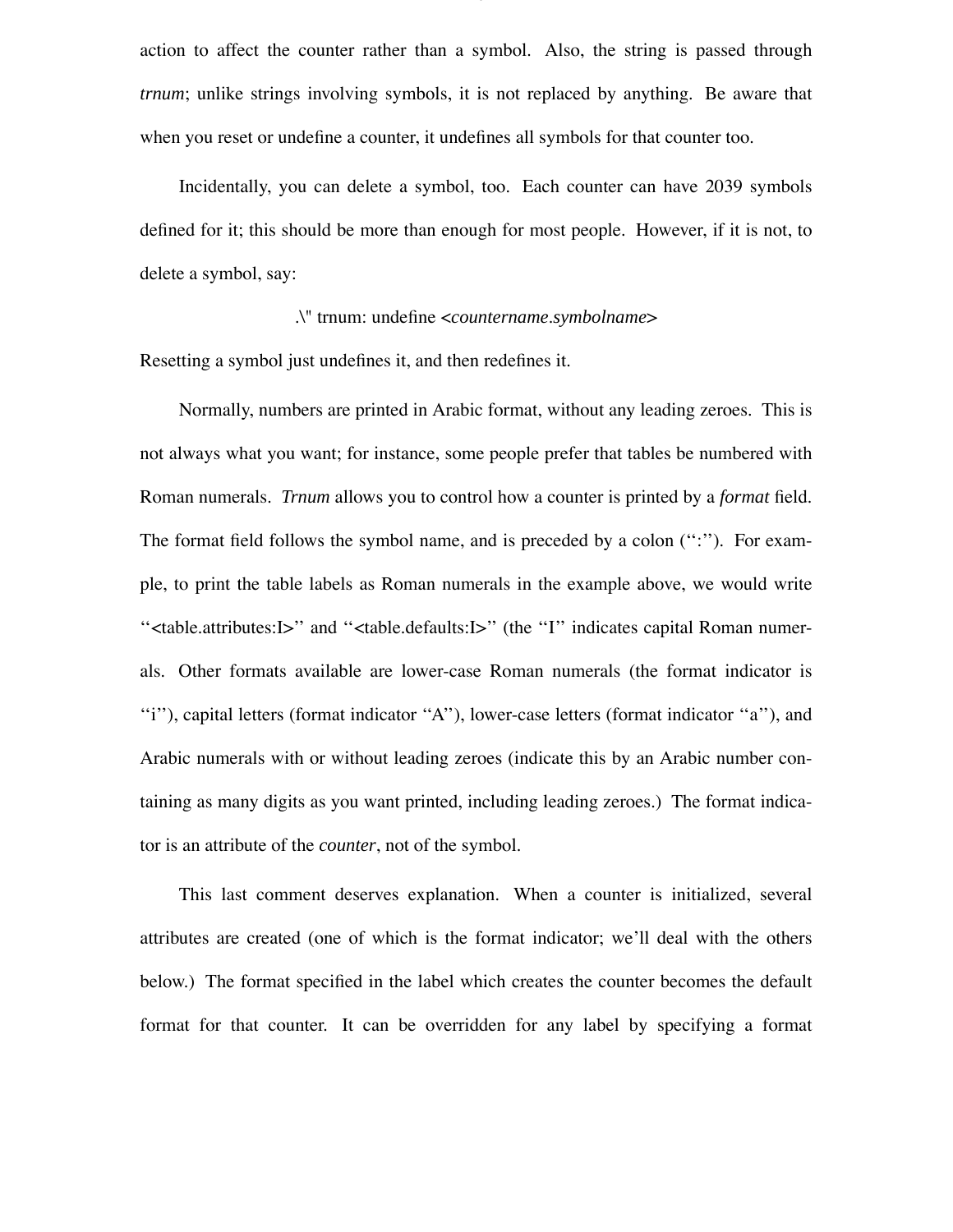.\" trnum: define <table.:I> .\" trnum: define <table.attributes> The next tables give information about the attributes which affect the definitions of counters. Notice that table <table.defaults> contains the default settings for the attributes in table <table.attributes:00>: .TS box, center, tab(;); c s cB2 | c cB2 | l. <table.attributes>. Attributes. Name;Meaning \_ prefix;prepended to label counter;counter name symbol;symbol name format;how to print label suffix;appended to label .TE .TS center, box, tab(;); c s cB2 | c cB2 | c cB2 | l. <table.defaults>. Defaults What;Default \ˆ;Values \_ prefix;\fInull string\fP format;\fB1\fP counter;\fBdefault\fP suffix;\fInull string\fP .TE

In this text, all table numbers will be printed as Roman numerals, because when the counter "table" is created (by the first ".\" trnum:"), its format indicator is "I". However, when the number for the label "<table.attributes:00>" is printed, since there is an explicit format indicator with the label (the "00") it will be printed as a two-digit Arabic numeral:

The next tables give information about the attributes which affect the definitions of counters. Notice that table II contains the default settings for the attributes in table 01: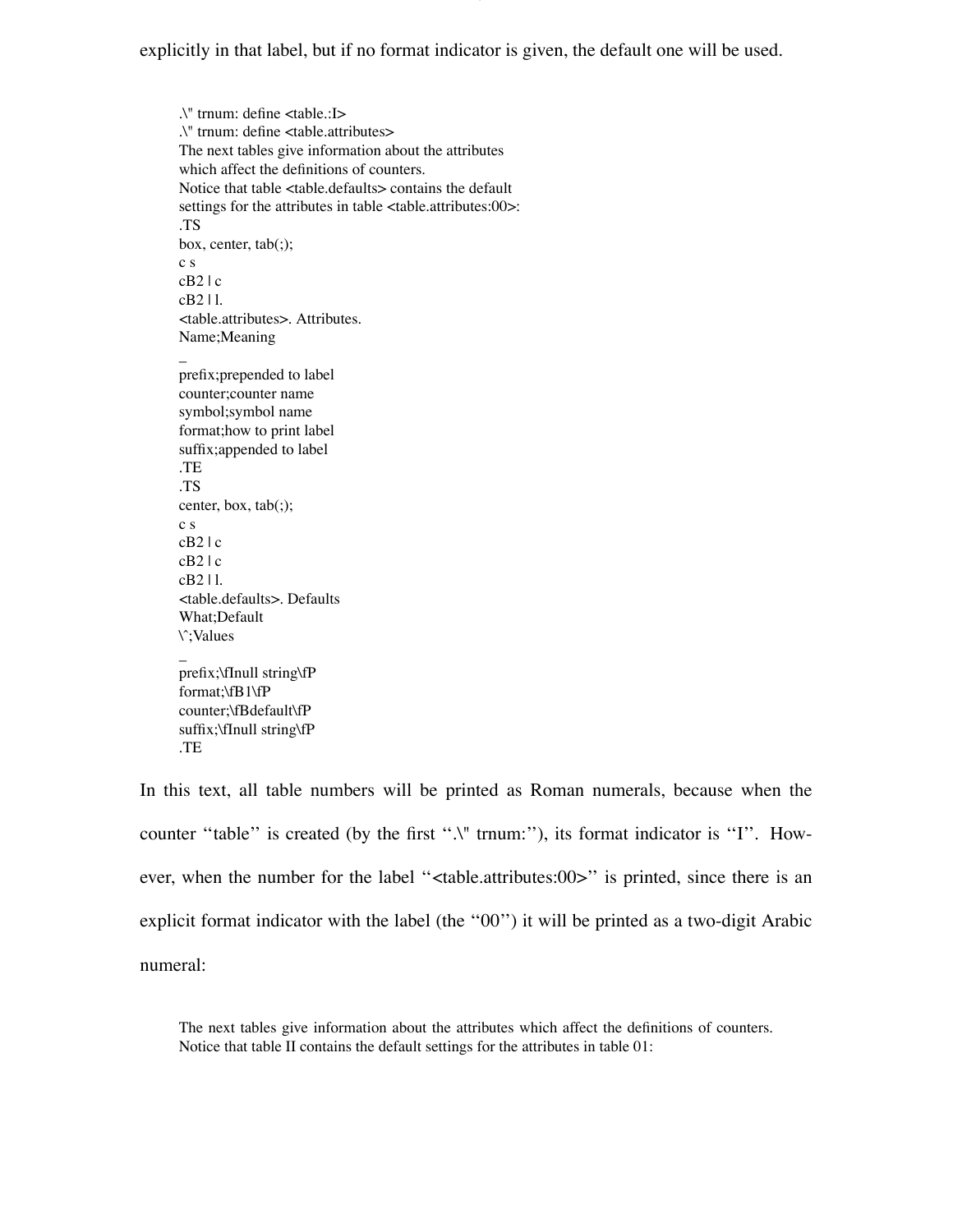|             | I. Attributes. |                    |                    |  |
|-------------|----------------|--------------------|--------------------|--|
| <b>Name</b> |                |                    | Meaning            |  |
| prefix      |                |                    | prepended to label |  |
| counter     |                | counter name       |                    |  |
| symbol      |                | symbol name        |                    |  |
|             | format         | how to print label |                    |  |
| suffix      |                | appended to label  |                    |  |
|             |                |                    |                    |  |
|             |                |                    | II. Defaults       |  |
|             |                |                    | Default            |  |
|             | What           |                    | Values             |  |
|             | prefix         |                    | null string        |  |
|             | format         |                    | 1                  |  |
|             | counter        |                    | default            |  |
|             | suffix         |                    | null string        |  |
|             |                |                    |                    |  |

Notice that only the label with the ''00'' format indicator given explicitly is affected.

There are two other attributes which may be set; a *prefix*, which is prepended to every label which uses that counter, and a *suffix*, which is appended to every label which uses that counter, The prefix precedes the counter name and is followed by a plus sign (''+''); the suffix follows the format indicator, and is preceded by a minus sign (''−''). As with the format indicator, the defaults may be explicitly overridden in any label.

Going back to our perennial example, notice in the two lines of text the table number is preceded by the word ''table'' and a blank. To get this prefix prepended automatically, we would define the counter by:

.\" trnum: define <table +table.:I>

Then, the sample text becomes:

.\" trnum: define <table +table.:I> .\" trnum: define <table.attributes> The next tables give information about the attributes which affect the definitions of counters. Notice that <table.defaults> contains the default settings for the attributes in <table.attributes:00>: .TS box, center, tab(;); c s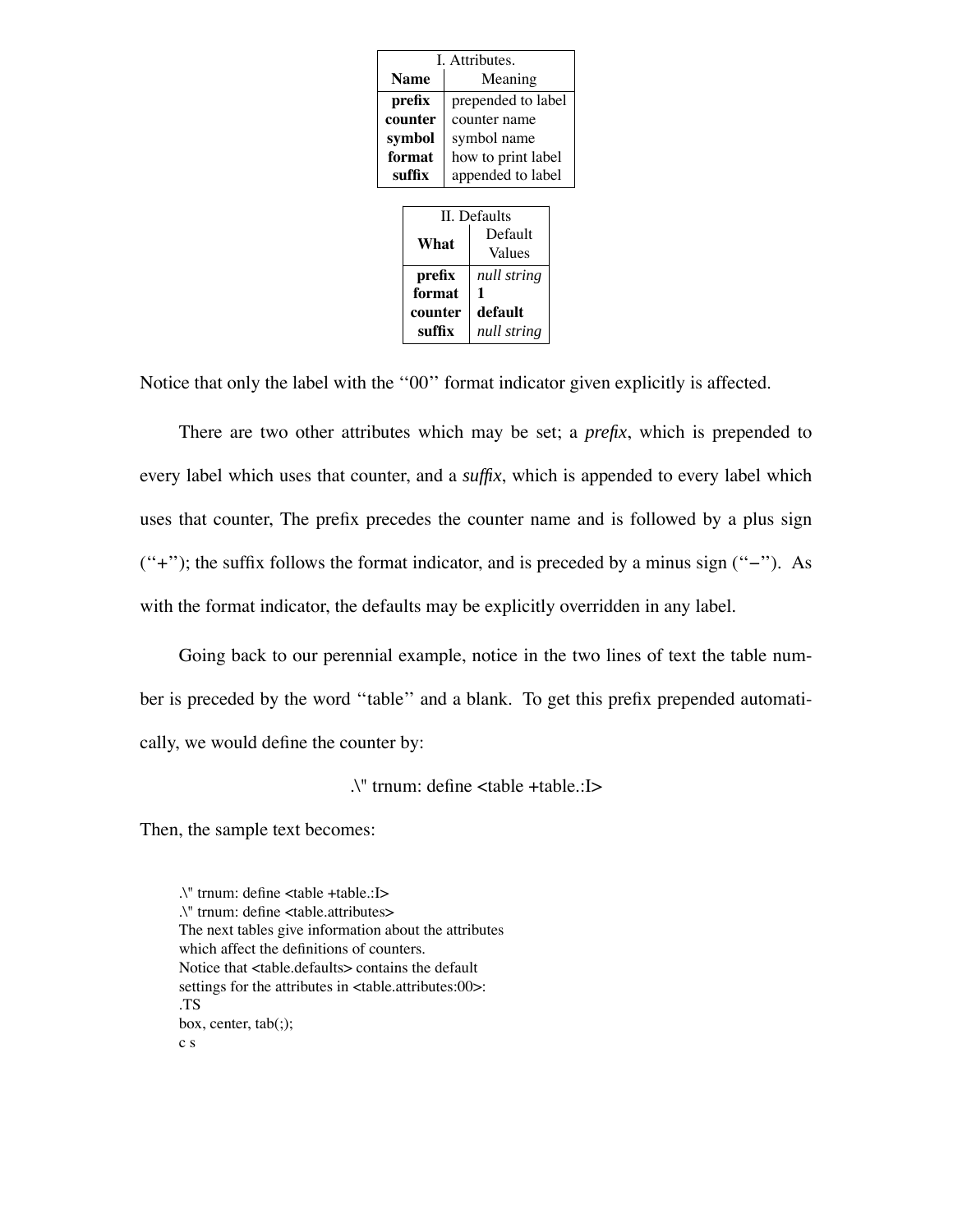cB2 | c cB2 | l. <+table.attributes>. Attributes. Name;Meaning

\_ prefix;prepended to label counter;counter name symbol;symbol name format;how to print label suffix;appended to label .TE .TS center, box, tab(;); c s cB2 | c cB2 | c cB2 | l. <+table.defaults>. Defaults What;Default ;Values \_ prefix;*null string* format;**1** counter;**default** suffix;*null string* .TE

(notice the explicitly null prefixes within the tables themselves) and prints as:

The next tables give information about the attributes which affect the definitions of counters. Notice that table II contains the default settings for the attributes in table 01:

| I. Attributes. |                |                    |                    |  |
|----------------|----------------|--------------------|--------------------|--|
|                | <b>Name</b>    | Meaning            |                    |  |
|                | prefix         | prepended to label |                    |  |
| counter        |                | counter name       |                    |  |
|                | symbol         |                    | symbol name        |  |
|                | format         |                    | how to print label |  |
|                | suffix         |                    | appended to label  |  |
|                |                |                    |                    |  |
|                | II. Defaults   |                    |                    |  |
|                | What<br>prefix |                    | Default            |  |
|                |                |                    | Values             |  |
|                |                |                    | null string        |  |
| format         |                |                    | 1                  |  |
| counter        |                |                    | default            |  |
| suffix         |                |                    | null string        |  |
|                |                |                    |                    |  |

Suffixes are handled the same way. Note that within the same text, the table numbers in the body of the tables end with a period. However, since a period separates the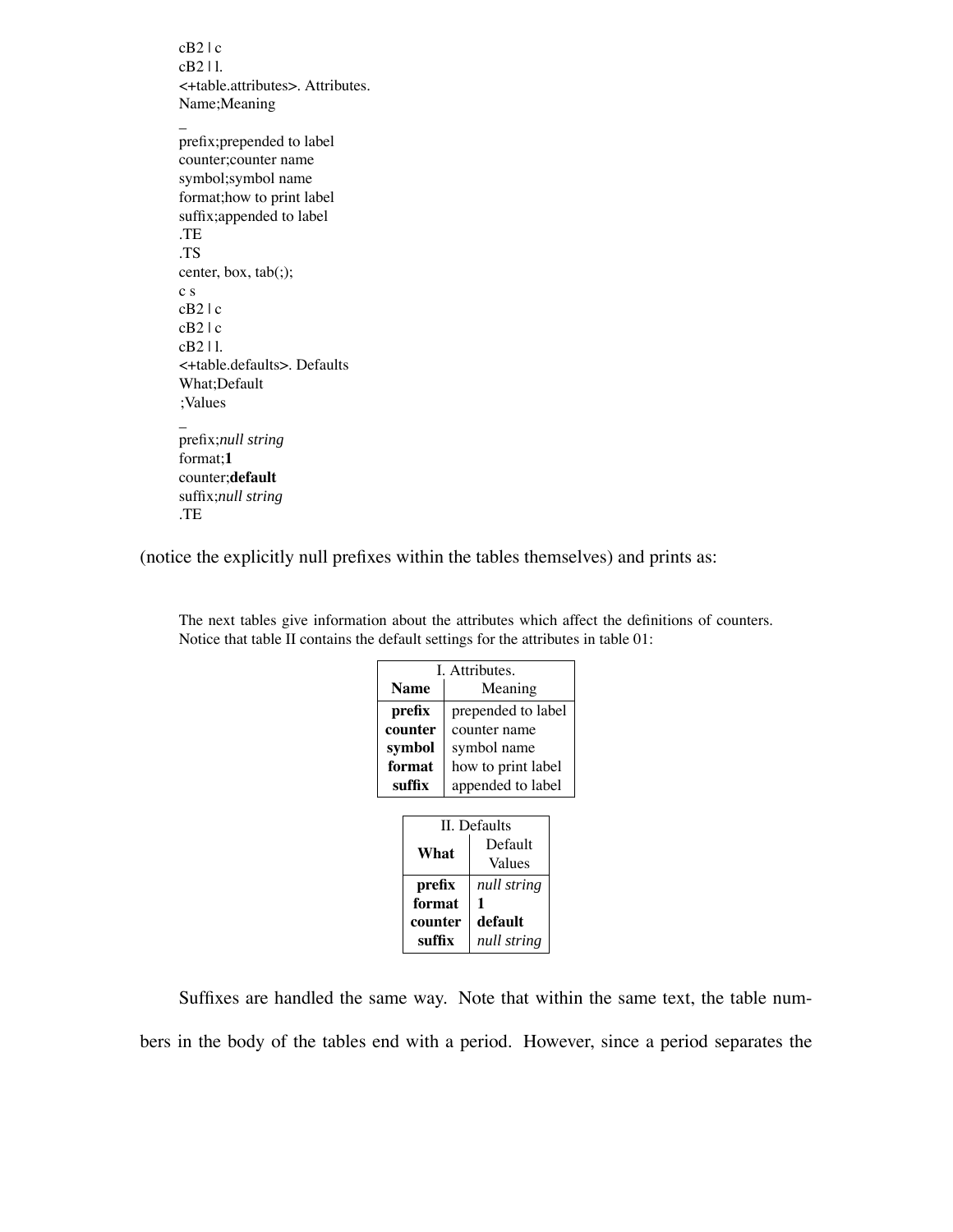counter and symbol, it is a control character, and hence must be escaped. Thus, we must

write

.\" trnum: define <table +table.:I−%.>

and the text would look like:

.\" trnum: define <table +table.:I−%.> .\" trnum: define <table.attributes> The next tables give information about the attributes which affect the definitions of counters. Notice that <table.defaults−> contains the default settings for the attributes in <table.attributes:00−>: .TS box, center, tab(;); c s cB2 | c cB2 | l. <+table.attributes> Attributes. Name;Meaning \_ prefix;prepended to label counter;counter name symbol;symbol name format;how to print label suffix;appended to label .TE .TS center, box, tab(;); c s cB2 | c cB2 | c cB2 | l. <+table.defaults> Defaults What;Default \ˆ;Values \_ prefix;\f2null string\fP format;\f31\fP counter;\f3default\fP suffix;\f2null string\fP

As a final example, here is the text of a proof of the irrationality of *e*, the base of the

natural logarithms [8]:

.\" trnum: define <(+equation.:1−)> Recall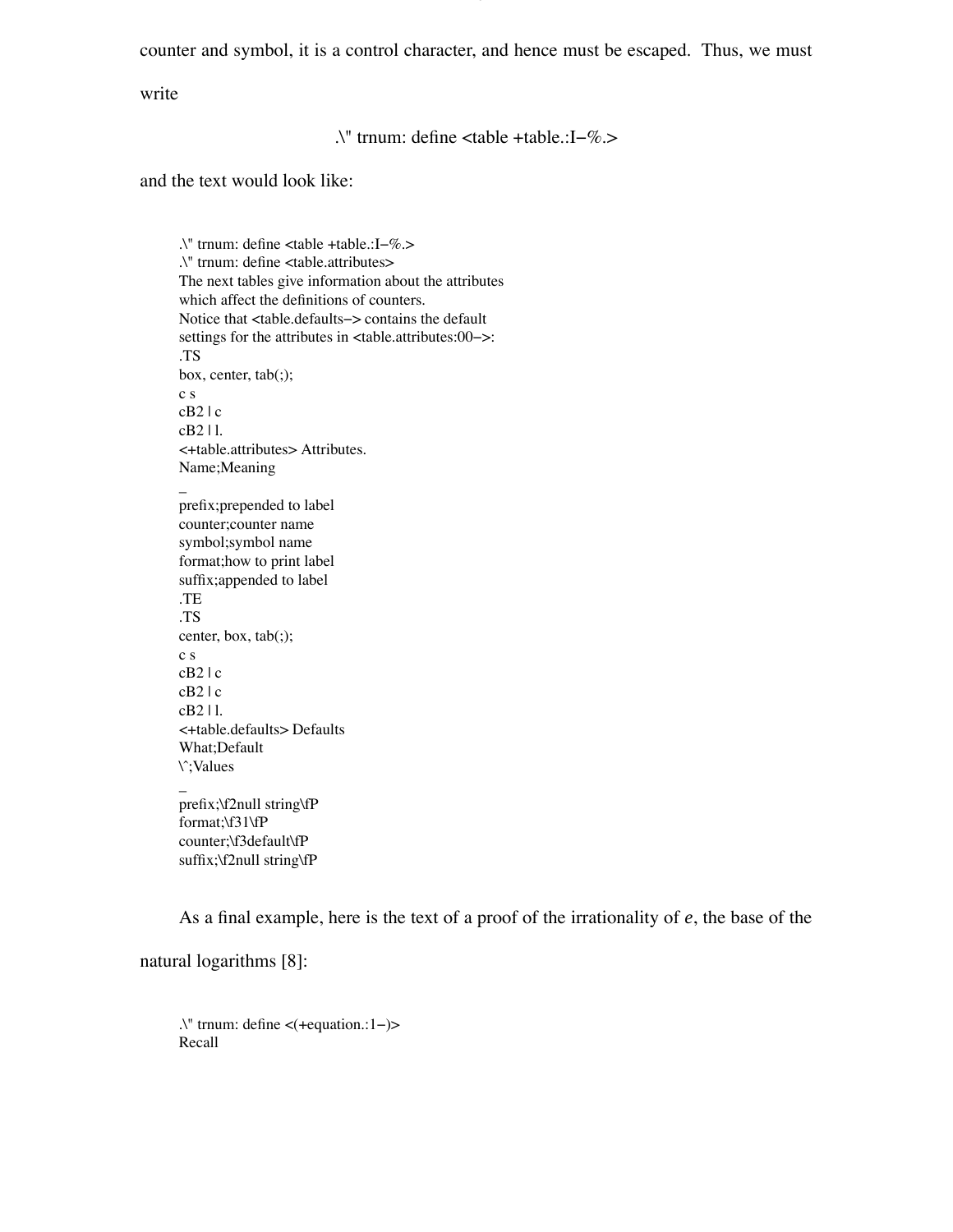```
.EQ <equation.edef>
e \tilde{=} \text{sum from k=0 to inf } \{1 \text{ over k!}\}.
.EN
Choose
.EQ <equation.e1>
s sub n \tilde{=} sum from k=0 to n {1 over k!} \tilde{}.
.EN
By <equation.e1> and <equation.edef>, we see
.EQ <equation.e2>
0 < \infty e \sim s sub n \sim < { 1 over n!n }\sim.
.EN
Assume
.I e
is rational;
then \frac{1}{2}e^{-\frac{1}{2}} p over q$,
where
.I p
and
.I q
are positive integers.
By <equation.e2>,
.EQ <equation.e3>
0 \leq \frac{1}{e^{\epsilon}} q!"(e<sup>\epsilon-\epsilons sub q ) \leq \frac{1}{2} over q \epsilon</sup>
.EN
By our assumption, $q!e$ is an integer.
Since by <equation.e1>,
.EQ <equation.e4>
q! s sub q \tilde{=} q! ( 1 \tilde{} + 1 \tilde{} + 3 {1 over 2!} \tilde{} + \tilde{} \ldots \tilde{} + \tilde{} {1 over q!} )
.EN
is an integer,
we see that \qquadq! ( e ~-~~ s sub q )$ is an integer.
As \gamma = 1$,
\alpha <equation.e3> implies there is an integer between 0 and 1, contradiction.
```
which produces:

Recall

$$
e = \sum_{k=0}^{\infty} \frac{1}{k!} \,. \tag{1}
$$

Choose

$$
s_n = \sum_{k=0}^n \frac{1}{k!} \,. \tag{2}
$$

By  $(2)$  and  $(1)$ , we see

$$
0 < e - s_n < \frac{1}{n!n} \,. \tag{3}
$$

Assume *e* is rational; then  $e = \frac{p}{q}$ , where *p* and *q* are positive integers. By (3),

$$
0 < q! \left( e - s_q \right) < \frac{1}{q} \tag{4}
$$

By our assumption, *q*!*e* is an integer. Since by (2),

$$
q!s_q = q!(1+1+\frac{1}{2!}+\cdots+\frac{1}{q!})
$$
\n(5)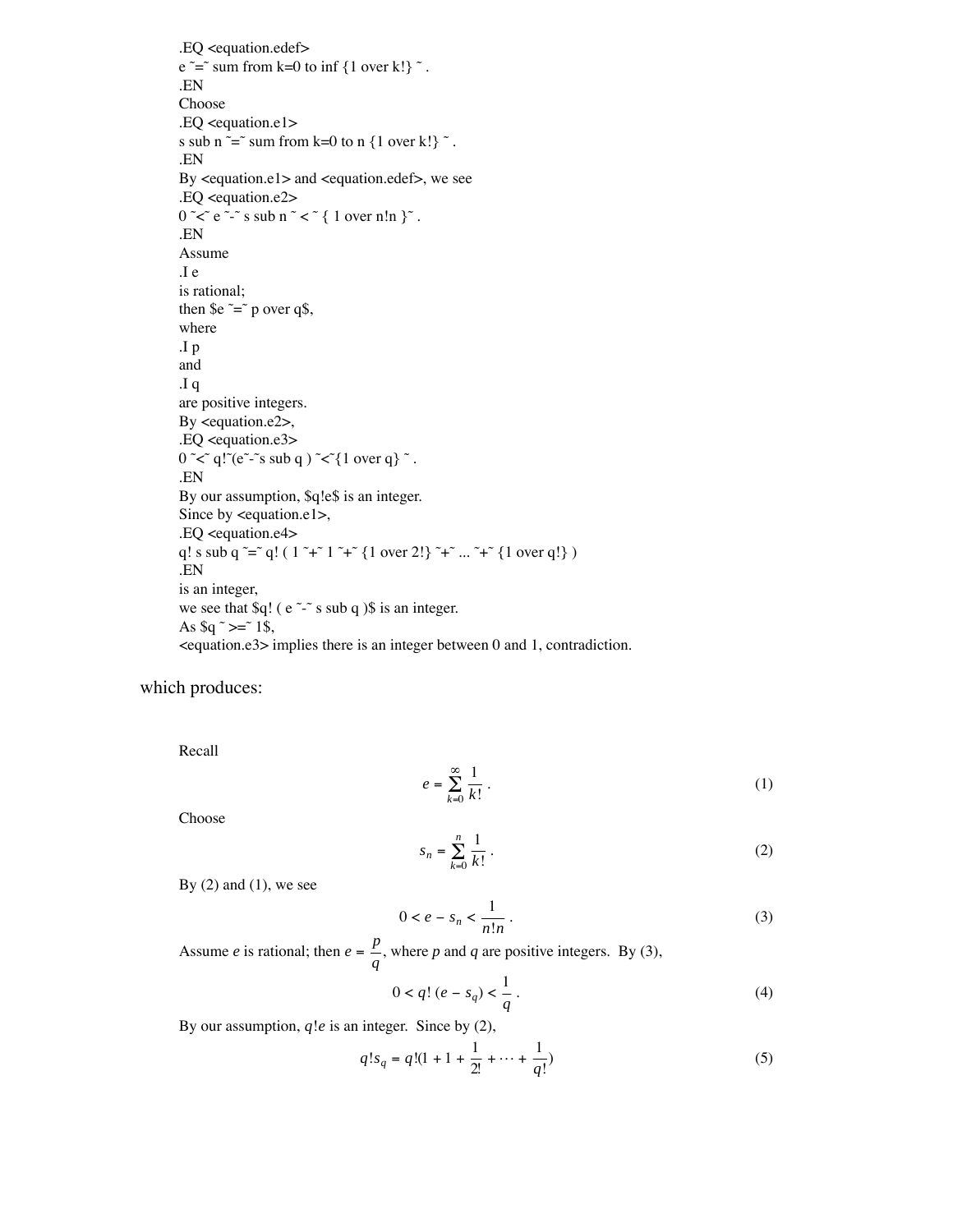is an integer, we see that  $q!(e - s_q)$  is an integer. As  $q \ge 1$ , (4) implies there is an integer between 0 and 1, contradiction.

This covers the basics of *trnum*; the first sections of this guide explain some other, less often used, features. In case you ever want to see what labels you have defined, the line

#### $\lambda$ " trnum: print  $\langle \rangle$

will cause all defined labels to be printed on the standard error. You can restrict the printing to one counter by naming it, as:

#### .\" trnum: print <*countername*.>

The other forms of this statement are less useful, and are documented in the second section.

The subject of naming things deserves mention. The characters which may be used to name symbols and counters are all letters (both cases), all digits, and underscore (''\_''). The characters which may be used in prefixes and suffixes are any except the control characters " $\langle$ ", "+", ".", ":", "-", ">", and "%", and these may be used by prefixing them with the quote character " $\%$ ". This is done specifically to allow string registers to be named in the prefix or suffix strings. So, to print the contents of the string register "\\*( $BF'$ ' before the label, and the contents of the string register " $\angle$ \*( $AF'$ ' before the label, you would type:

## <\\*(BF+*countername*.*symbolname*−\\*(AF>

A word of warning when quoting characters: *trnum* recognizes the quote character *only* when the next character begins a pair, or when within a pair. In these cases, it throws away the quote character and accepts the next character literally; any special effects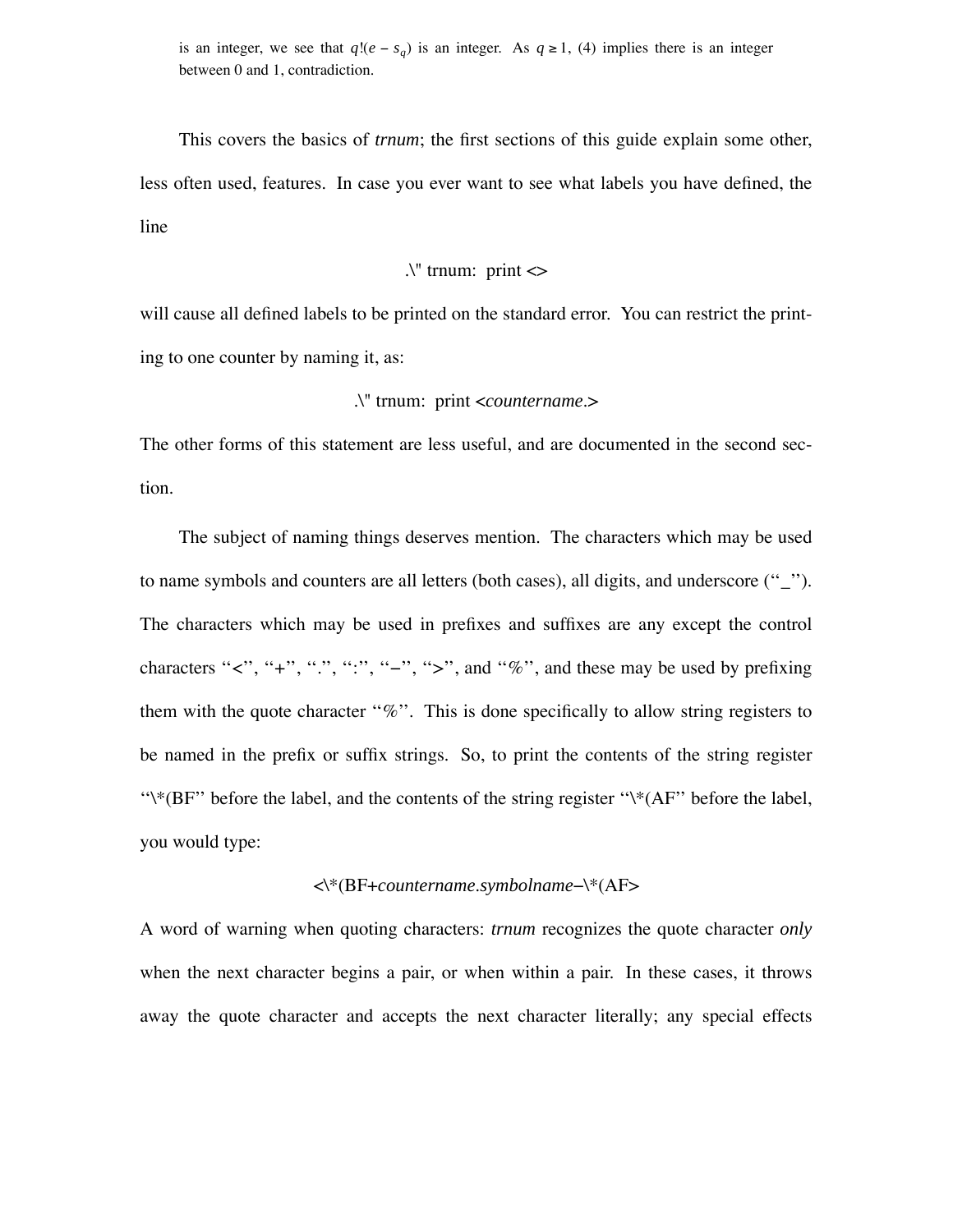which would normally take place, such as beginning another part of the pair, are ignored. Further, if the quote character precedes a character which would normally begin a pair, the quote character is not printed, and no pair is begun. In all other cases, the quote character is simply copied through.

The characters which quote characters, begin and end pairs, and separate parts of a pair, may be reset; but they must not be reset to a character which is one of the control characters. Hence, you could reset the character indicating the beginning of a pair to "{", but not to "+". To get around this, you can "turn off" a control character by defining it to be null, that is,

# .\" trnum: begin

## **Acknowledgements**

This program grew out of a similar but simpler version written at Purdue University.

Subhash Agrawal suggested the idea and helped debug and refine the original program.

#### **References**

- [1] Ossanna, Joseph F., ''NROFF/TROFF User's Manual,'' *internal memorandum*, Bell Laboratories, Murray Hill, NJ 07974 (January 1979).
- [2] Tuthill, Bill, ''Refer − A Bibliography System,'' *UNIX User's Manual, Volume 2*, Computer Science Division, Department of Electrical Engineering and Computer Science, University of California, Berkeley, CA 94720 (July 1984).
- [3] Kernighan, Brian W., "PIC A Graphics Language for Typesetting User Manual," *internal memorandum*, Bell Laboratories, Murray Hill, NJ 07974 (March, 1982).
- [4] Lesk, M. E., ''Tbl − A Program to Format Tables,'' *internal memorandum*, Bell Laboratories, Murray Hill, NJ 07974 (January 1979).
- [5] Kernighan, Brian W. and Cherry, Lorinda L., ''Typesetting Mathematics − User's Guide (Second Edition),'' *internal memorandum*, Bell Laboratories, Murray Hill, NJ